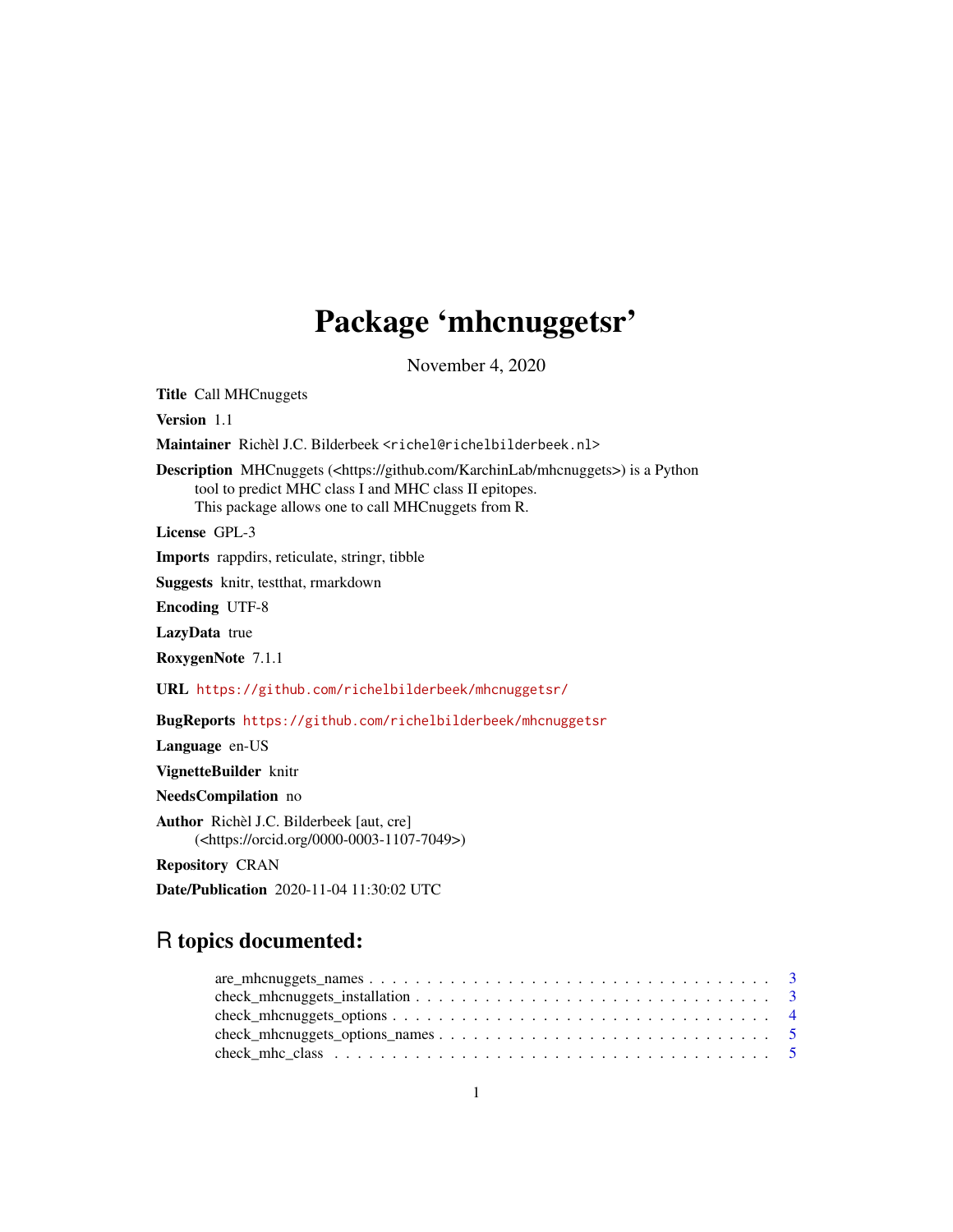| 6                                                                                                                       |
|-------------------------------------------------------------------------------------------------------------------------|
| $\overline{7}$                                                                                                          |
| 8                                                                                                                       |
| 9                                                                                                                       |
| 10                                                                                                                      |
| 11                                                                                                                      |
| 11                                                                                                                      |
| 12                                                                                                                      |
| 13                                                                                                                      |
| 13                                                                                                                      |
| 14                                                                                                                      |
| 15                                                                                                                      |
| 16                                                                                                                      |
| 16                                                                                                                      |
| 17                                                                                                                      |
| 18                                                                                                                      |
| 18                                                                                                                      |
|                                                                                                                         |
| 20                                                                                                                      |
| $is\_mhcnuggests\_name \dots \dots \dots \dots \dots \dots \dots \dots \dots \dots \dots \dots \dots \dots \dots$<br>21 |
| 21                                                                                                                      |
|                                                                                                                         |
|                                                                                                                         |
|                                                                                                                         |
|                                                                                                                         |
| 24                                                                                                                      |
| 25                                                                                                                      |
| 25                                                                                                                      |
|                                                                                                                         |
|                                                                                                                         |
|                                                                                                                         |
|                                                                                                                         |
| 30                                                                                                                      |
| 31                                                                                                                      |
| 32                                                                                                                      |
| 32                                                                                                                      |
| 33                                                                                                                      |
| 34                                                                                                                      |

#### **Index** [35](#page-34-0)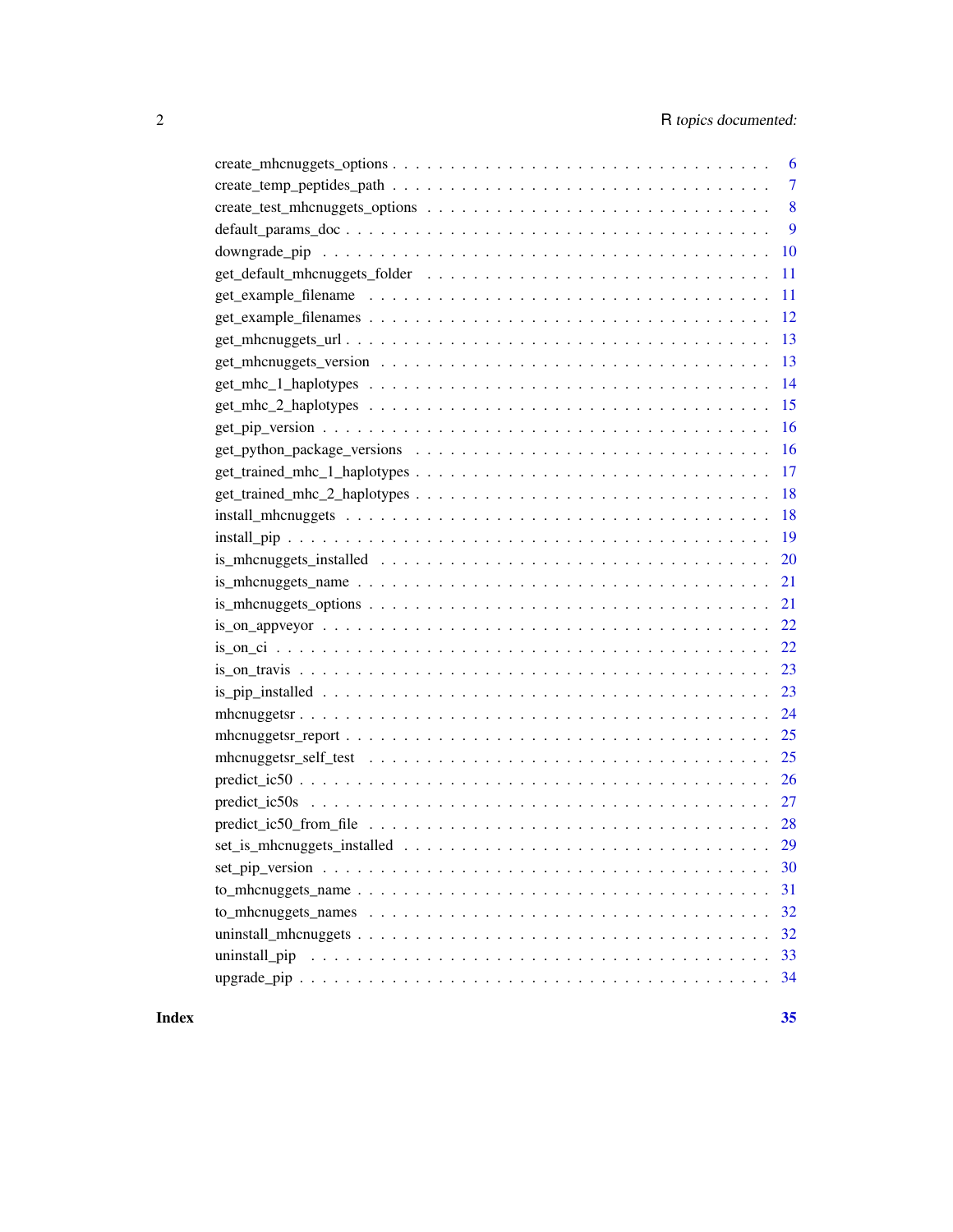<span id="page-2-0"></span>are\_mhcnuggets\_names *Are these MHCnuggets names?*

#### Description

Determine if an HLA haplotype name follow the name format that MHCnuggets uses internally

#### Usage

```
are_mhcnuggets_names(mhcs)
```
## Arguments

mhcs the MHC haplotype names

#### Value

a vector of booleans, TRUE for HLA haplotypes that follow the MHCnuggets naming convention

## Examples

```
if (is_mhcnuggets_installed()) {
  are_mhcnuggets_names(get_mhc_1_haplotypes())
  are_mhcnuggets_names(get_mhc_2_haplotypes())
}
```
check\_mhcnuggets\_installation *Check if MHCnuggets is installed.*

#### Description

Check if MHCnuggets is installed. Will [stop](#page-0-0) if not.

## Usage

```
check_mhcnuggets_installation(
  folder_name = get_default_mhcnuggets_folder(),
 mhcnuggets_url = get_mhcnuggets_url()
)
```
#### Arguments

| folder name | superfolder of MHCnuggets. The name of the superfolder is /home/[user_name]/. local/share |
|-------------|-------------------------------------------------------------------------------------------|
|             | by default, as can be obtained byget_default_mhcnuggets_folder                            |
|             | mhcnuggets_url URL to the MHCnuggets GitHub repository                                    |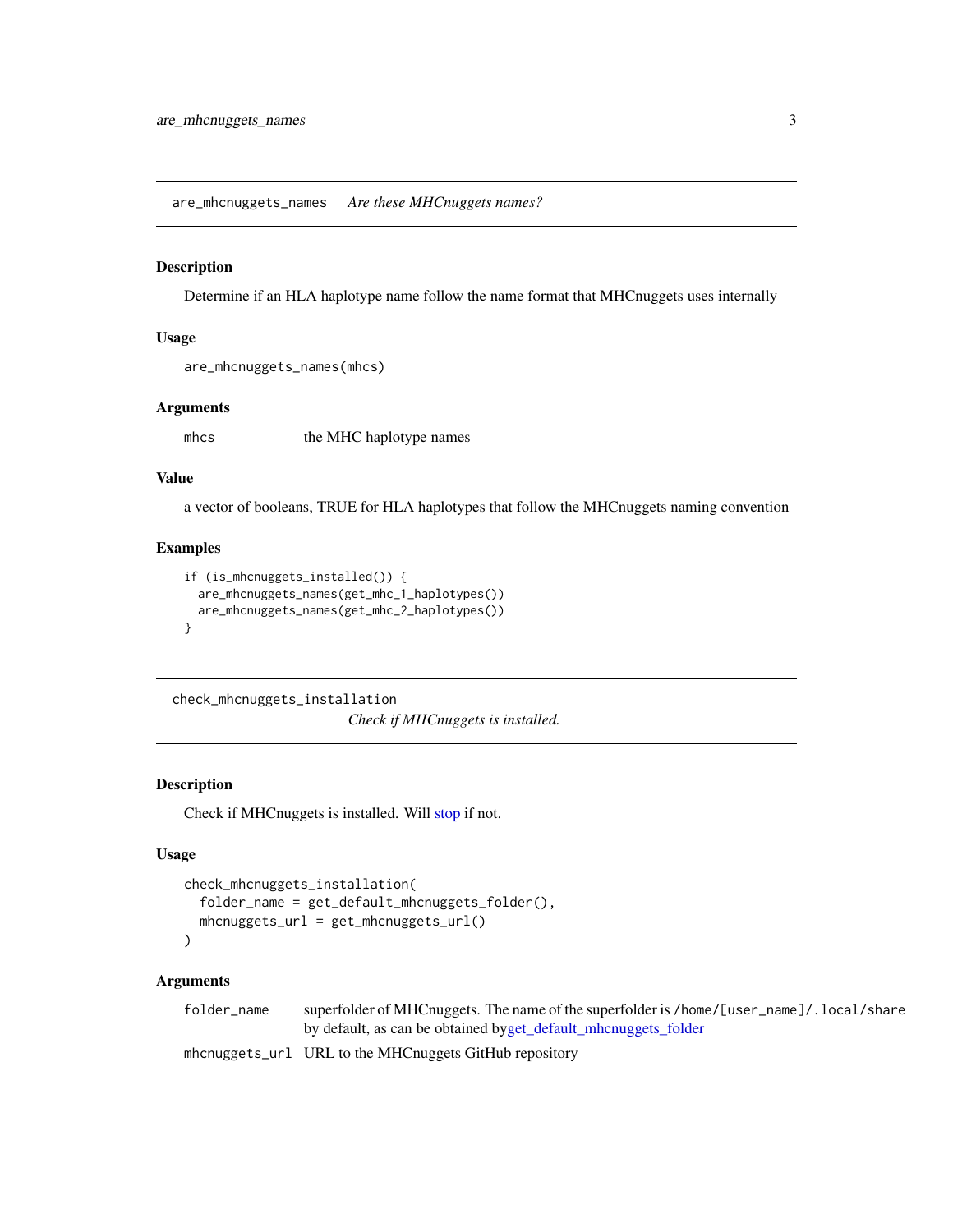#### <span id="page-3-0"></span>Details

An MHCnuggets installation has two parts:

- 1. The installation of the Python package, for running the code
- 2. The download of the Python source code, which allows the use of example files

#### Value

Nothing.

#### Author(s)

Richèl J.C. Bilderbeek

#### Examples

```
if (is_mhcnuggets_installed()) {
 check_mhcnuggets_installation()
}
```
<span id="page-3-1"></span>check\_mhcnuggets\_options

*Check the MHCnuggets options.*

#### Description

Check the MHCnuggets options. Will [stop](#page-0-0) if the options are invalid.

#### Usage

check\_mhcnuggets\_options(mhcnuggets\_options)

#### Arguments

mhcnuggets\_options

options to run MHCnuggets with, as can be created by [create\\_mhcnuggets\\_options.](#page-5-1)

#### Note

an mhcnuggets\_options created by [create\\_mhcnuggets\\_options](#page-5-1) is always checked by [check\\_mhcnuggets\\_options](#page-3-1)

#### Author(s)

Richèl J.C. Bilderbeek

#### Examples

```
if (is_mhcnuggets_installed()) {
 check_mhcnuggets_options(create_test_mhcnuggets_options())
}
```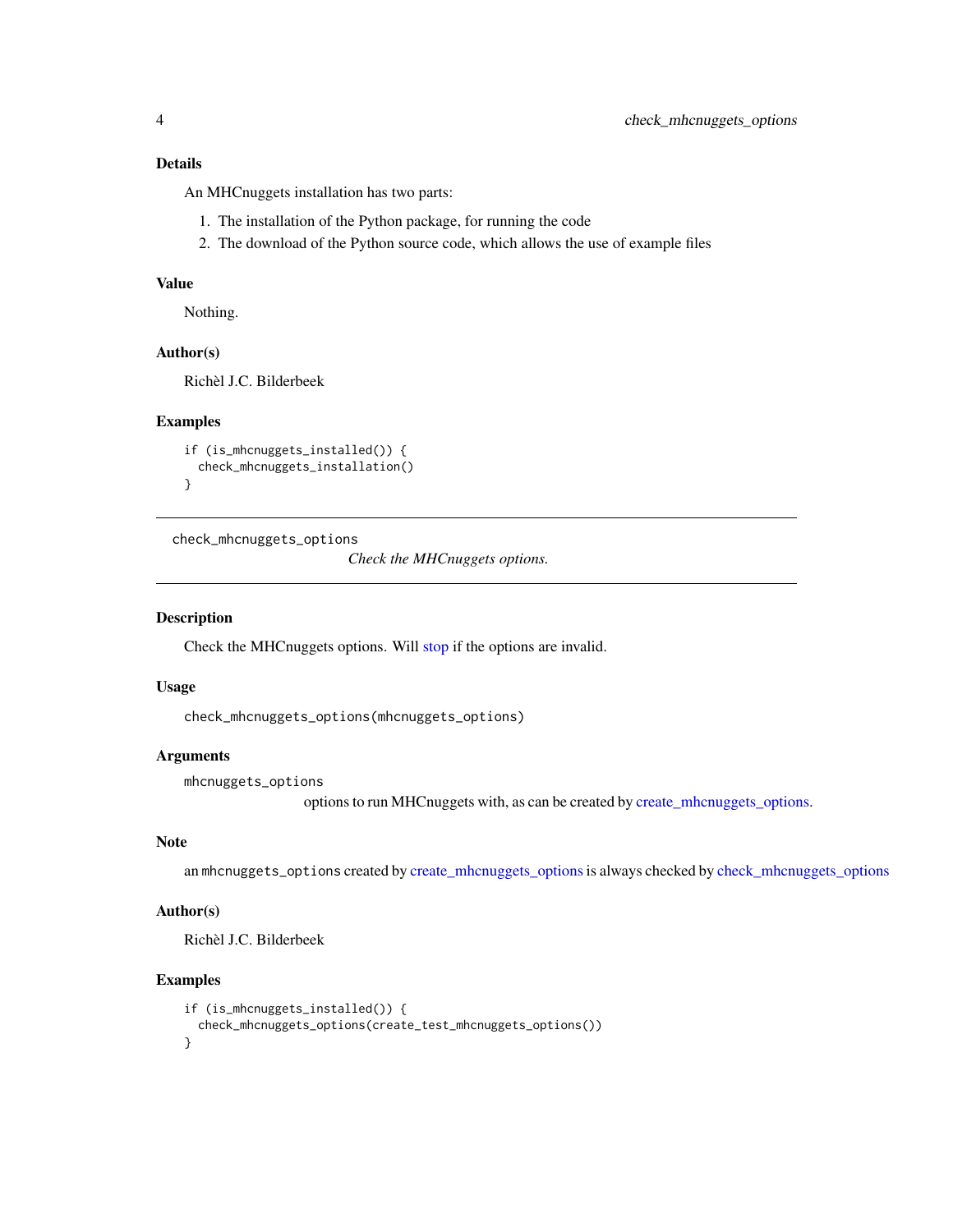<span id="page-4-0"></span>check\_mhcnuggets\_options\_names

*Check the names of the elements in an* mhcnuggets\_options *list.*

#### Description

Check the names of the elements in an mhcnuggets\_options list. Will [stop](#page-0-0) if an element is missing.

#### Usage

check\_mhcnuggets\_options\_names(mhcnuggets\_options)

#### Arguments

mhcnuggets\_options

options to run MHCnuggets with, as can be created by [create\\_mhcnuggets\\_options.](#page-5-1)

#### Author(s)

Richèl J.C. Bilderbeek

#### Examples

```
if (is_mhcnuggets_installed()) {
 check_mhcnuggets_options_names(
   create_test_mhcnuggets_options()
 )
}
```
check\_mhc\_class *Check the MHC class.*

## Description

Check the MHC class. Will [stop](#page-0-0) if it is invalid.

#### Usage

```
check_mhc_class(mhc_class)
```
#### Arguments

mhc\_class MHC class. Must be I, II or [NA.](#page-0-0) Use [NA](#page-0-0) to let the class be deduced automatically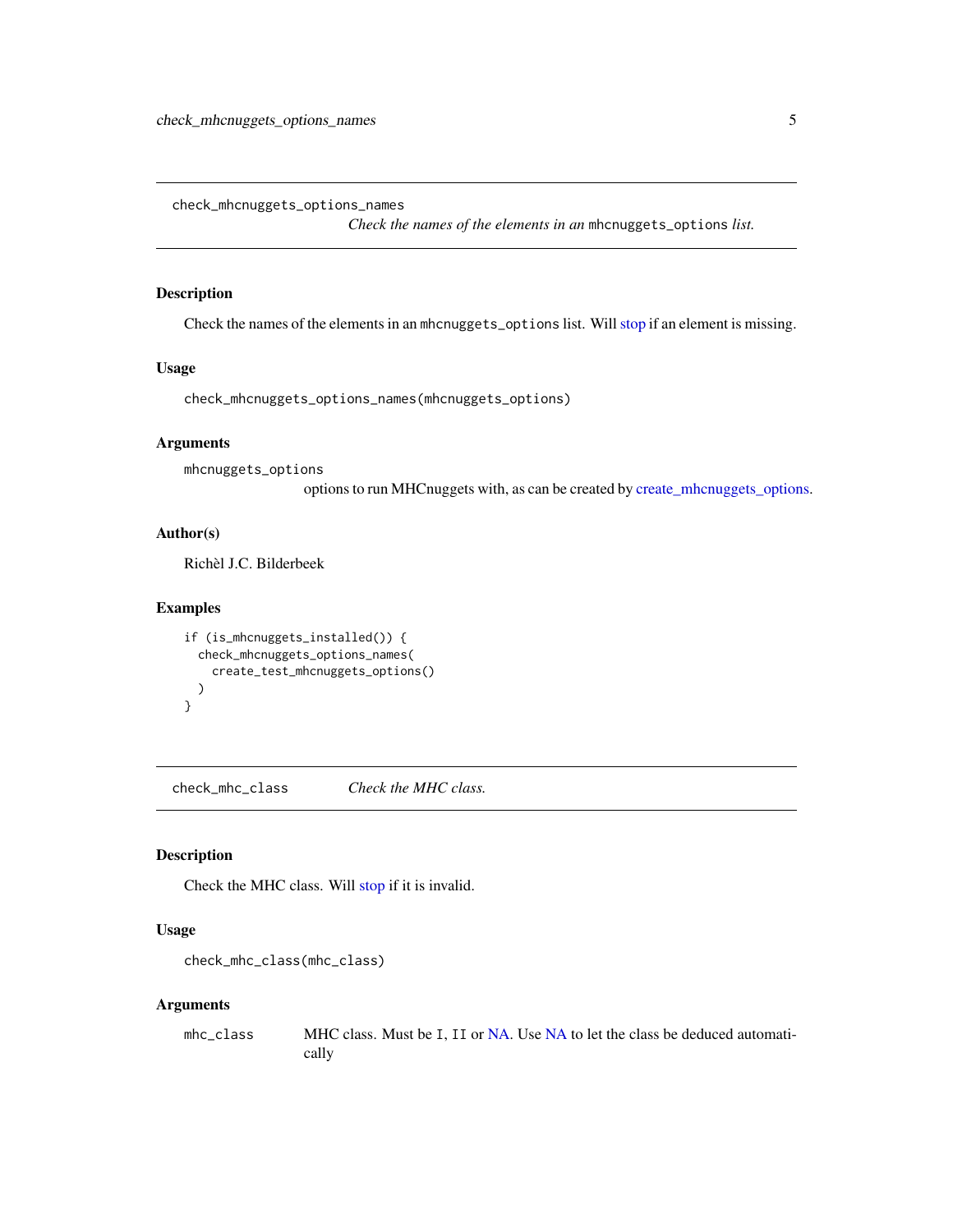#### <span id="page-5-0"></span>Value

Nothing.

## Author(s)

Richèl J.C. Bilderbeek

#### Examples

```
check_mhc_class("I")
check_mhc_class("II")
check_mhc_class(NA)
```
<span id="page-5-1"></span>create\_mhcnuggets\_options

*Create a set of MHCnuggets options.*

## Description

Create a set of options to run MHCnuggets with.

## Usage

```
create_mhcnuggets_options(
 mhc_class = NA,
 mhc,
 ba_models = FALSE,
 verbose = FALSE,
  folder_name = get_default_mhcnuggets_folder(),
 mhcnuggets_url = get_mhcnuggets_url()
\mathcal{L}
```
#### Arguments

| $m$ hc_class | MHC class. Must be I, II or NA. Use NA to let the class be deduced automati-<br>cally                                                                       |
|--------------|-------------------------------------------------------------------------------------------------------------------------------------------------------------|
| mhc          | the MHC haplotype name                                                                                                                                      |
| ba_models    | Set to TRUE to use a pure BA model                                                                                                                          |
| verbose      | set to TRUE for more debug information                                                                                                                      |
| folder_name  | superfolder of MHCnuggets. The name of the superfolder is /home/[user_name]/. local/share<br>by default, as can be obtained byget_default_mhcnuggets_folder |
|              | mhcnuggets_url URL to the MHCnuggets GitHub repository                                                                                                      |

## Details

This function will give an error message if the arguments are invalid.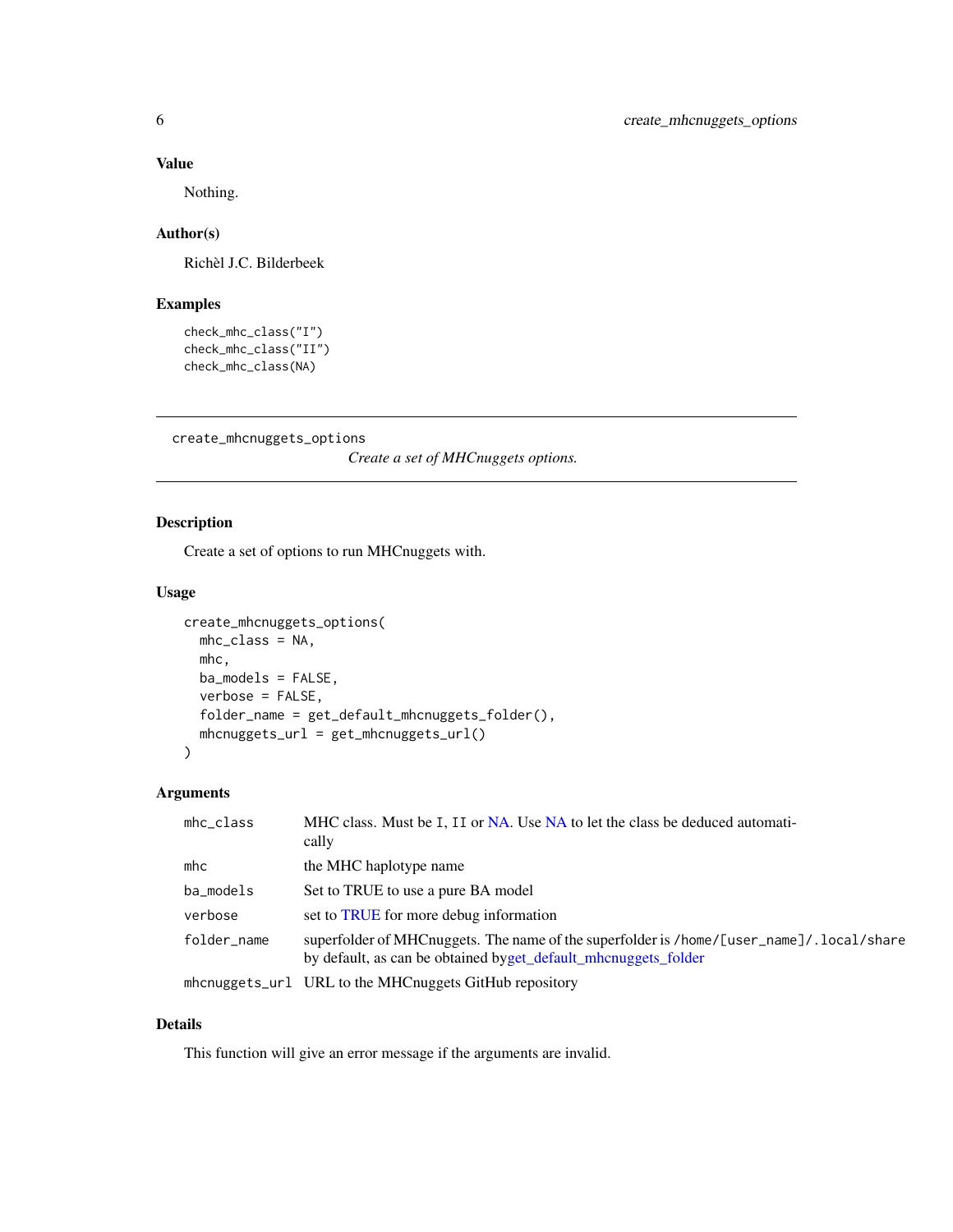## <span id="page-6-0"></span>Value

an mhcnuggets\_options

## Note

an mhcnuggets\_options created by [create\\_mhcnuggets\\_options](#page-5-1)is always checked by [check\\_mhcnuggets\\_options](#page-3-1)

## Author(s)

Richèl J.C. Bilderbeek

## See Also

use [create\\_test\\_mhcnuggets\\_options](#page-7-1) to create an MHCnuggets object for testing

## Examples

```
if (is_mhcnuggets_installed()) {
 create_mhcnuggets_options(
   mhc = "HLA-A02:01"
 )
}
```
create\_temp\_peptides\_path

*Create a path to a non-existing temporary file*

## Description

Create a path to a non-existing temporary file

#### Usage

```
create_temp_peptides_path(fileext = ".fasta")
```
#### Arguments

fileext file extension

## Author(s)

Richèl J.C. Bilderbeek

#### Examples

create\_temp\_peptides\_path()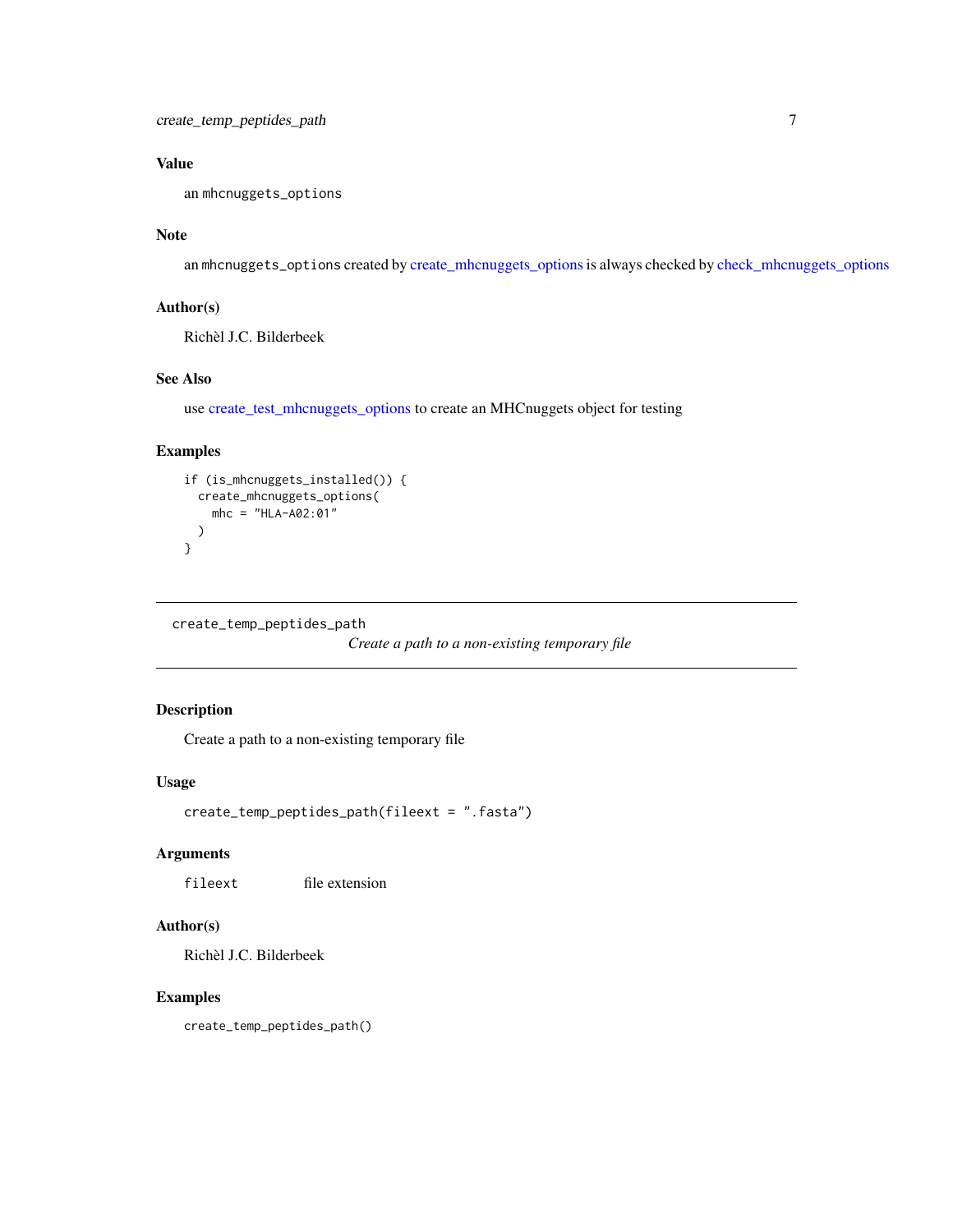#### <span id="page-7-1"></span><span id="page-7-0"></span>create\_test\_mhcnuggets\_options

*Create testing options for MHCnuggets*

## Description

Create a set of testing options to run MHCnuggets with. The most important setting is the use of a specific haplotype.

## Usage

```
create_test_mhcnuggets_options(
 mhc_class = NA,
 mhc = "HLA-A02:01",ba_models = FALSE,
 verbose = FALSE,
  folder_name = get_default_mhcnuggets_folder(),
 mhcnuggets_url = get_mhcnuggets_url()
)
```
## Arguments

| $m$ hc_class         | MHC class. Must be I, II or NA. Use NA to let the class be deduced automati-<br>cally                                                                      |
|----------------------|------------------------------------------------------------------------------------------------------------------------------------------------------------|
| $m$ <sub>h</sub> $c$ | the MHC haplotype name                                                                                                                                     |
| ba_models            | Set to TRUE to use a pure BA model                                                                                                                         |
| verbose              | set to TRUE for more debug information                                                                                                                     |
| folder_name          | superfolder of MHCnuggets. The name of the superfolder is /home/[user_name]/.local/share<br>by default, as can be obtained byget_default_mhcnuggets_folder |
|                      | mhcnuggets_url URL to the MHCnuggets GitHub repository                                                                                                     |

#### Author(s)

Richèl J.C. Bilderbeek

## Examples

```
if (is_mhcnuggets_installed()) {
 create_test_mhcnuggets_options()
}
```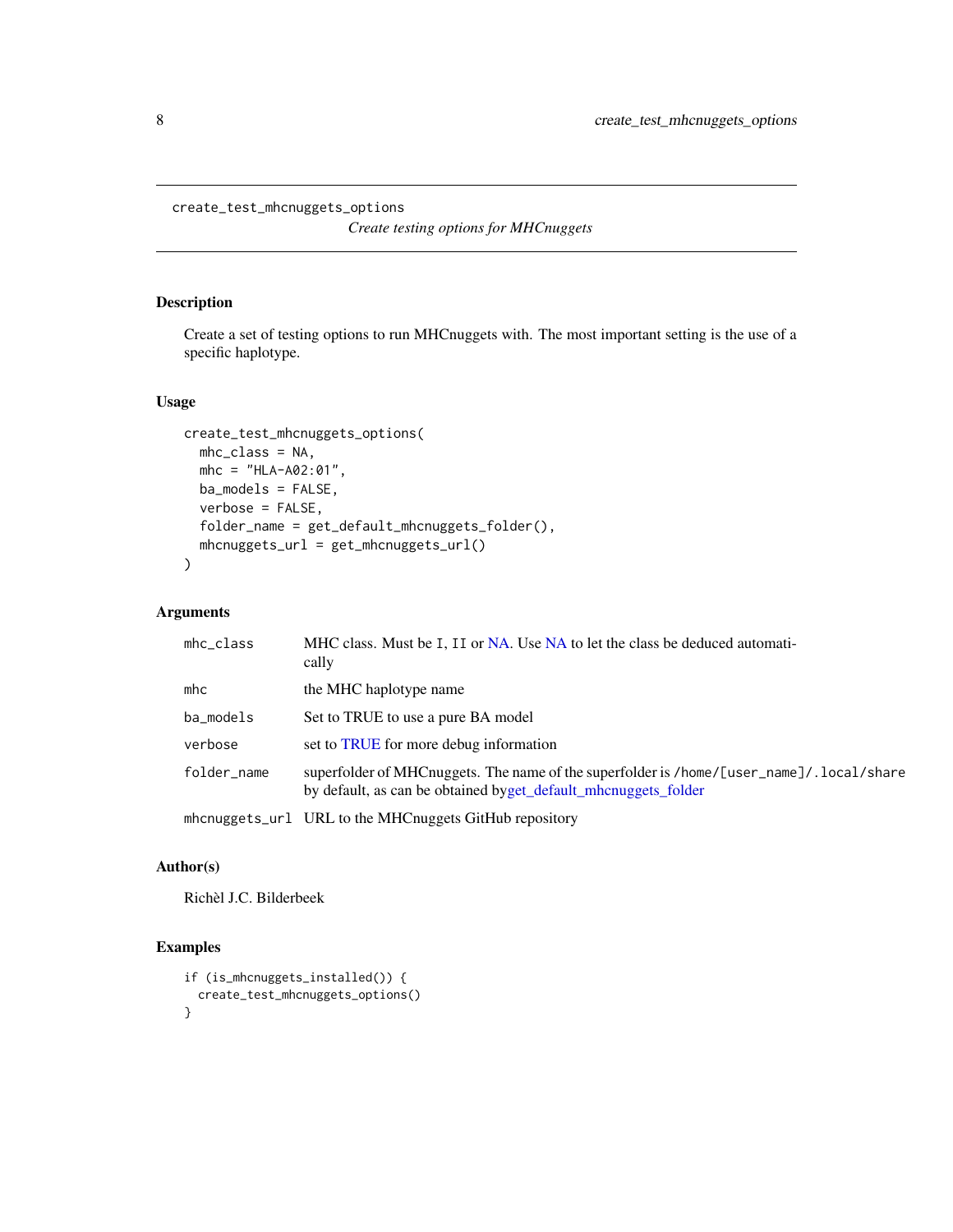<span id="page-8-0"></span>default\_params\_doc *This function does nothing. It is intended to inherit the documentation of the parameters from.*

## Description

This function does nothing. It is intended to inherit the documentation of the parameters from.

## Usage

```
default_params_doc(
  ba_models,
  folder_name,
 mhc,
 mhcs,
 mhc_class,
 mhcnuggets_options,
 mhcnuggets_url,
 n_aas,
  peptide,
 peptides,
 peptide_length,
 peptides_path,
 protein_sequence,
  verbose
\mathcal{E}
```
#### Arguments

| ba_models          | Set to TRUE to use a pure BA model                                                                                                                         |
|--------------------|------------------------------------------------------------------------------------------------------------------------------------------------------------|
| folder_name        | superfolder of MHCnuggets. The name of the superfolder is /home/[user_name]/.local/share<br>by default, as can be obtained byget_default_mhcnuggets_folder |
| $m$ hc             | the MHC haplotype name                                                                                                                                     |
| mhcs               | the MHC haplotype names                                                                                                                                    |
| $m$ hc_class       | MHC class. Must be I, II or NA. Use NA to let the class be deduced automati-<br>cally                                                                      |
| mhcnuggets_options |                                                                                                                                                            |
|                    | options to run MHC nuggets with, as can be created by create_mhc nuggets_options.                                                                          |
|                    | mhcnuggets_url URL to the MHCnuggets GitHub repository                                                                                                     |
| n_aas              | number of amino acids                                                                                                                                      |
| peptide            | one peptide sequence                                                                                                                                       |
| peptides           | one of more peptide sequences                                                                                                                              |
|                    | peptide_length length of a peptide, in number of amino acids                                                                                               |
| peptides_path      | the path to the peptides                                                                                                                                   |
|                    |                                                                                                                                                            |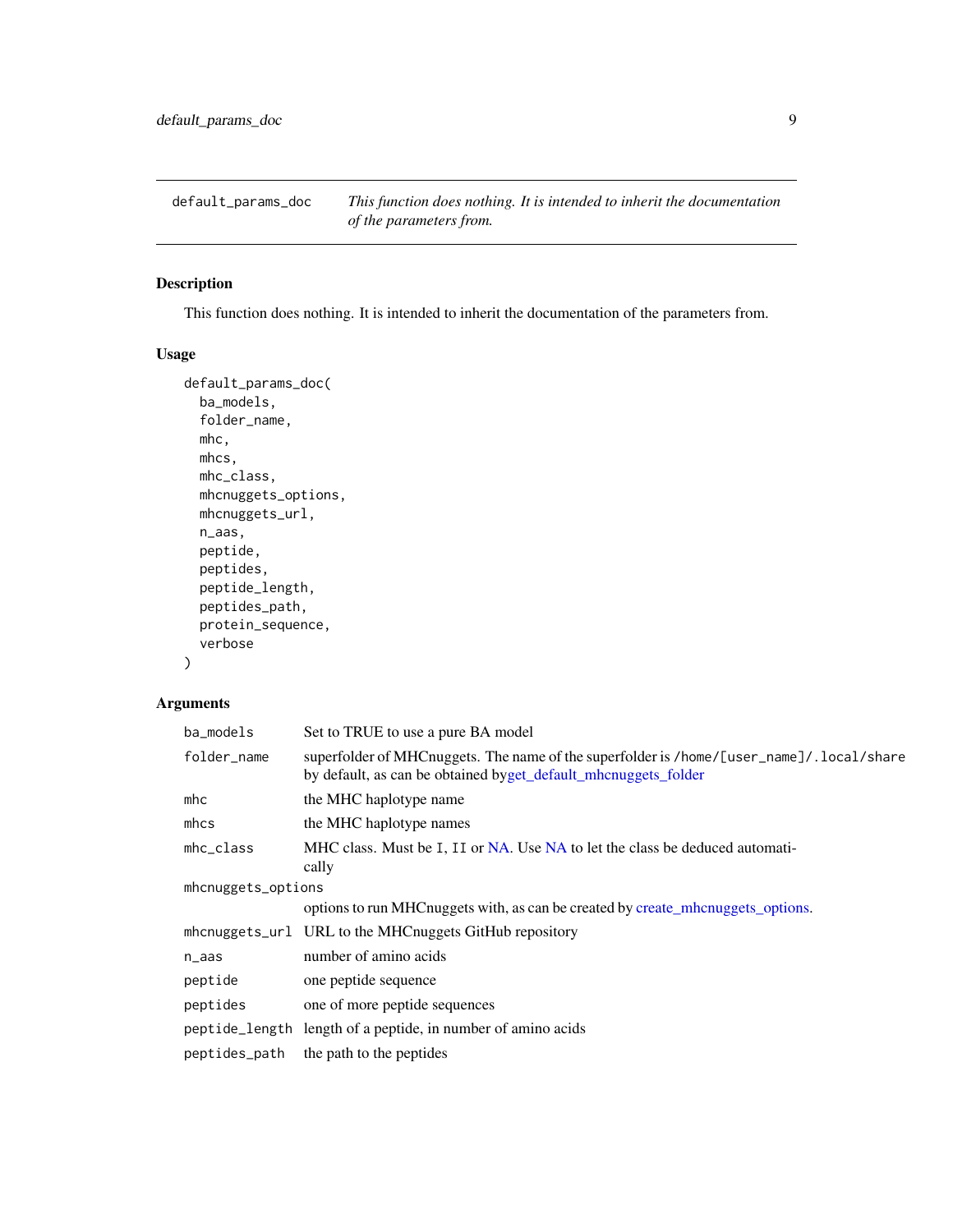<span id="page-9-0"></span>

| protein_sequence |                                                      |
|------------------|------------------------------------------------------|
|                  | protein sequence, in uppercase, for example FAMILYVW |
| verbose          | set to TRUE for more debug information               |

#### Note

This is an internal function, so it should be marked with @noRd. This is not done, as this will disallow all functions to find the documentation parameters

#### Author(s)

Richèl J.C. Bilderbeek

<span id="page-9-1"></span>downgrade\_pip *Downgrade pip.*

## Description

Set the version of pip to a specific earlier version.

## Usage

downgrade\_pip(version = "9.0.0")

#### Arguments

version pip version

## Value

Nothing

#### Author(s)

Richèl J.C. Bilderbeek

## See Also

use [upgrade\\_pip](#page-33-1) to set pip to the latest version. Use [set\\_pip\\_version](#page-29-1) to install a specific version of pip

## Examples

```
## Not run:
 if (is_pip_installed()) {
   downgrade_pip()
 }
```
## End(Not run)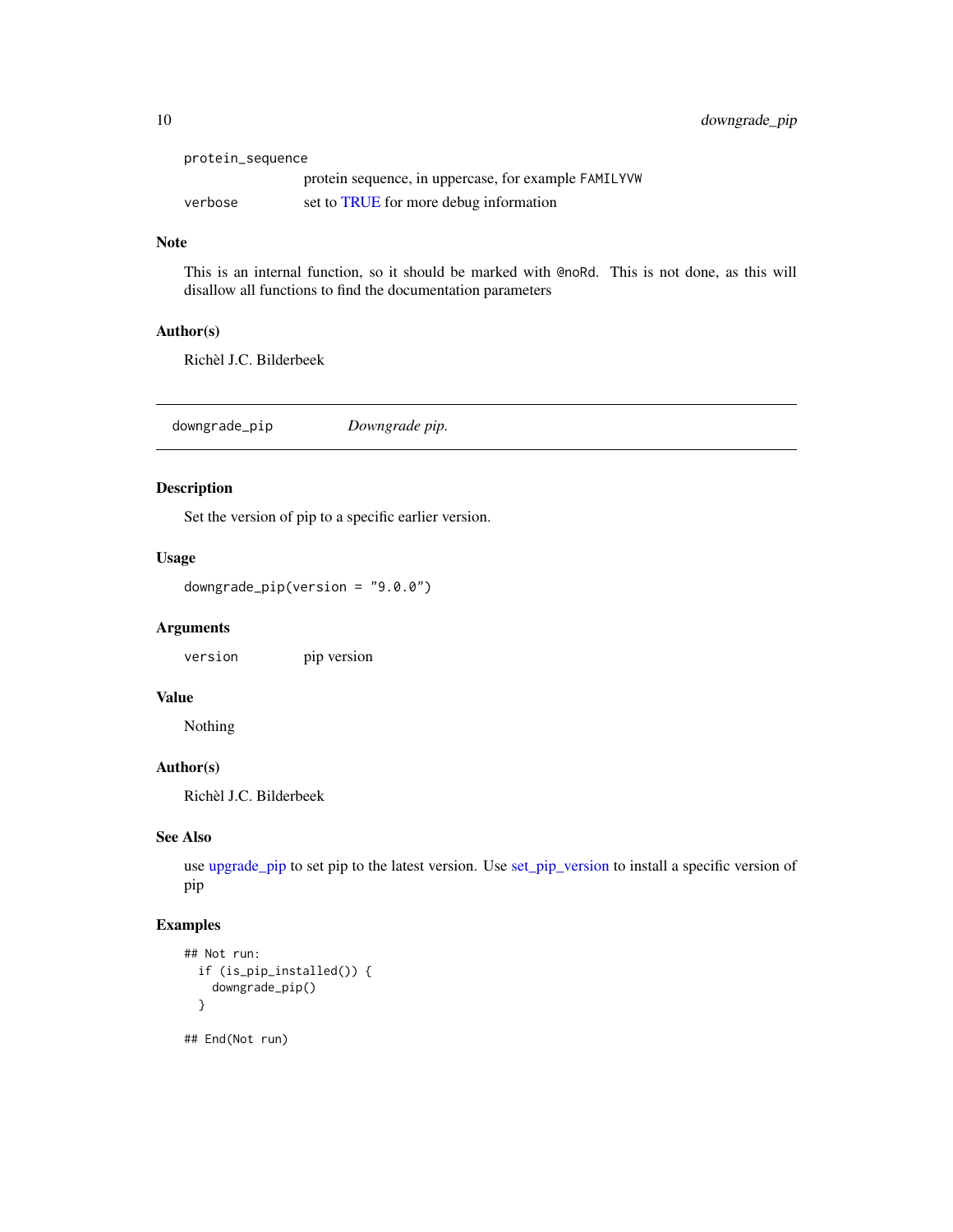<span id="page-10-1"></span><span id="page-10-0"></span>get\_default\_mhcnuggets\_folder

*Get the path to the folder where this package installs MHCnuggets by default*

#### Description

Get the path to the folder where this package installs MHCnuggets by default

#### Usage

get\_default\_mhcnuggets\_folder()

#### Value

the path to the folder where this package installs MHCnuggets by default

## Author(s)

Richèl J.C. Bilderbeek

#### Examples

get\_default\_mhcnuggets\_folder()

<span id="page-10-2"></span>get\_example\_filename *Get the full path to an MHCnuggets example file*

#### Description

Get the full path to an MHCnuggets example file

#### Usage

```
get_example_filename(
  filename = "test_peptides.peps",
  folder_name = get_default_mhcnuggets_folder(),
 mhcnuggets_url = get_mhcnuggets_url()
\mathcal{E}
```
## Arguments

| filename    | name of the example file, without the path                                                                                                                  |
|-------------|-------------------------------------------------------------------------------------------------------------------------------------------------------------|
| folder_name | superfolder of MHCnuggets. The name of the superfolder is /home/[user_name]/. local/share<br>by default, as can be obtained byget_default_mhcnuggets_folder |
|             | mhcnuggets_url URL to the MHCnuggets GitHub repository                                                                                                      |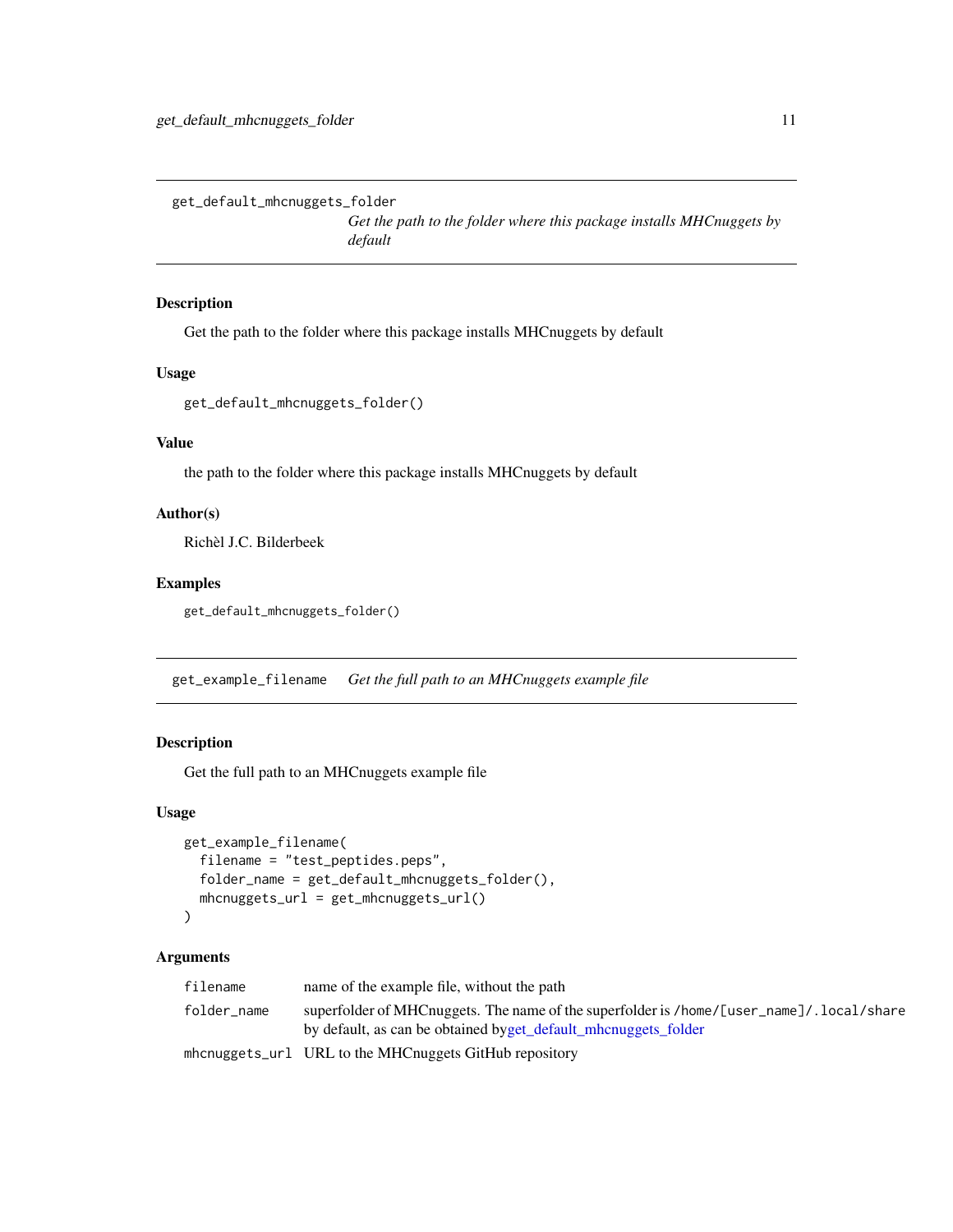<span id="page-11-0"></span>the full path to an MHCnuggets example file

#### Author(s)

Richèl J.C. Bilderbeek

#### See Also

use [get\\_example\\_filenames](#page-11-1) to get all MHCnuggets example filenames

#### Examples

```
if (is_mhcnuggets_installed()) {
 get_example_filename("test_peptides.peps")
}
```
<span id="page-11-1"></span>get\_example\_filenames *Get the full path to all MHCnuggets example files*

## Description

Get the full path to all MHCnuggets example files

#### Usage

```
get_example_filenames(
 folder_name = get_default_mhcnuggets_folder(),
 mhcnuggets_url = get_mhcnuggets_url()
)
```
## Arguments

| folder name | superfolder of MHCnuggets. The name of the superfolder is /home/[user_name]/.local/share |
|-------------|------------------------------------------------------------------------------------------|
|             | by default, as can be obtained byget default mhoning to folder                           |
|             | $m$ honu $\alpha$ $\alpha$ to $1$ UDI to the MUC nuggeste Cit Uub representative         |

#### mhcnuggets\_url URL to the MHCnuggets GitHub repository

#### Value

a character vector with all MHCnuggets example files

## Author(s)

Richèl J.C. Bilderbeek

#### See Also

use [get\\_example\\_filename](#page-10-2) to get the full path to a MHCnuggets example file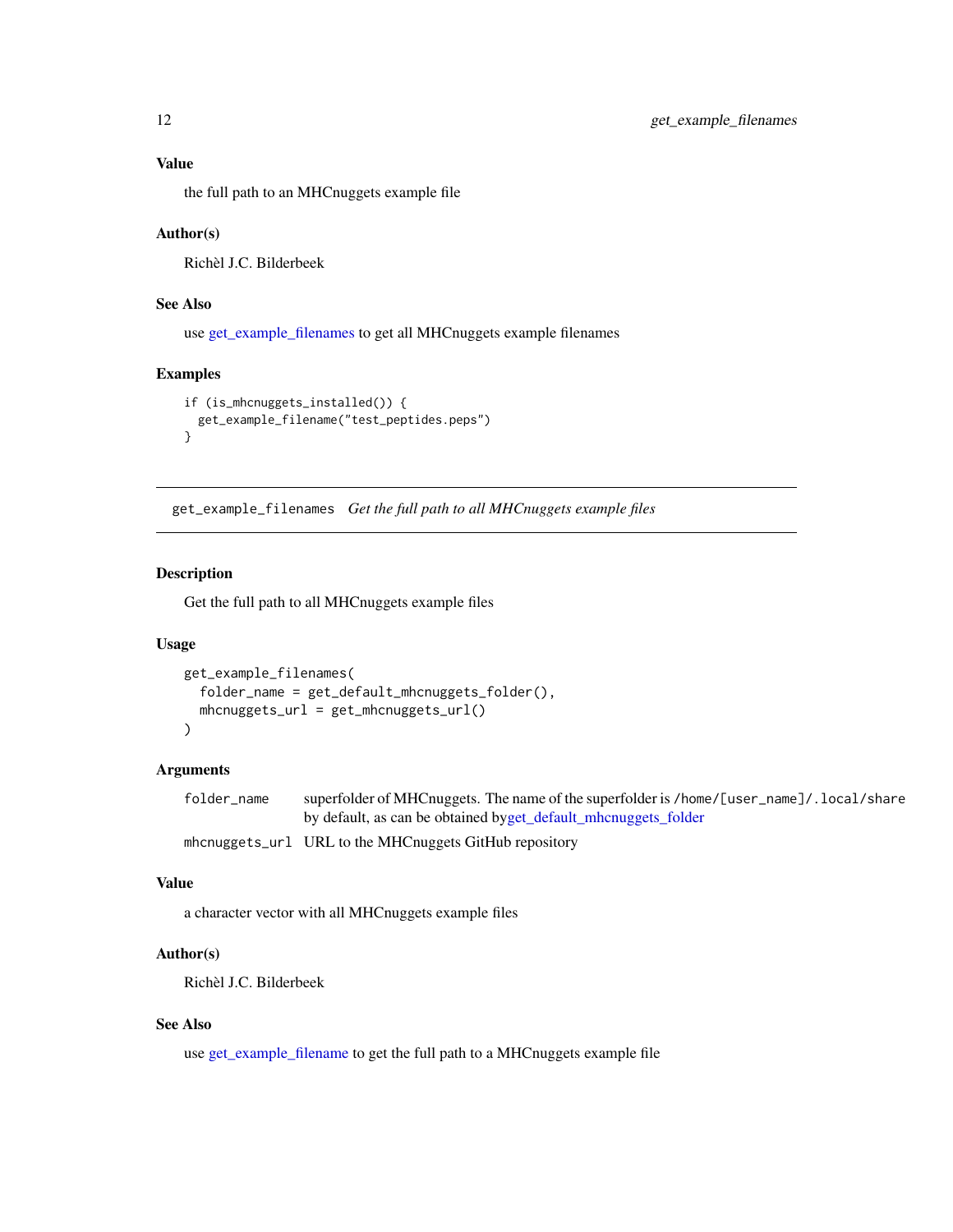<span id="page-12-0"></span>get\_mhcnuggets\_url 13

## Examples

```
if (is_mhcnuggets_installed()) {
 get_example_filenames()
}
```
get\_mhcnuggets\_url *Get the URL of the MHCnuggets source code*

## Description

Get the URL of the MHCnuggets source code

#### Usage

```
get_mhcnuggets_url()
```
#### Value

a string that is a URL

#### Author(s)

Richèl J.C. Bilderbeek

#### Examples

get\_mhcnuggets\_url()

get\_mhcnuggets\_version

*Get the MHCnuggets version*

## Description

Get the MHCnuggets version

## Usage

```
get_mhcnuggets_version(
  folder_name = get_default_mhcnuggets_folder(),
 mhcnuggets_url = get_mhcnuggets_url()
\mathcal{E}
```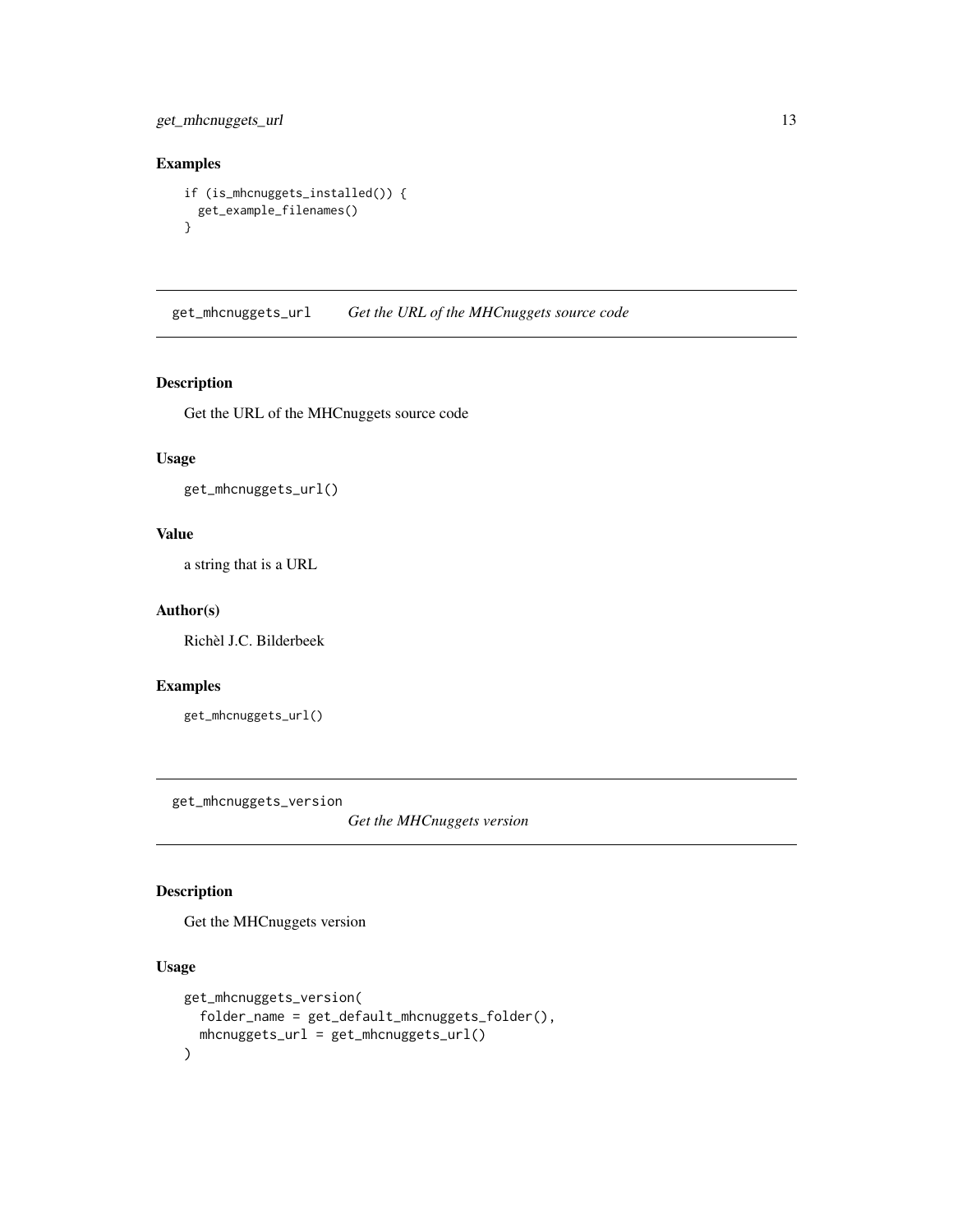## <span id="page-13-0"></span>Arguments

| folder name | superfolder of MHCnuggets. The name of the superfolder is /home/[user_name]/. local/share |
|-------------|-------------------------------------------------------------------------------------------|
|             | by default, as can be obtained byget_default_mhcnuggets_folder                            |
|             | mhcnuggets_url URL to the MHCnuggets GitHub repository                                    |

#### Value

a string that is a version, for example 2.3.2

#### Author(s)

Richèl J.C. Bilderbeek

#### Examples

```
if (is_mhcnuggets_installed()) {
 get_mhcnuggets_version()
}
```
get\_mhc\_1\_haplotypes *Get all the MHC-I haplotypes*

## Description

Get all the MHC-I haplotypes that MHCnuggets has been trained upon.

## Usage

```
get_mhc_1_haplotypes(
 folder_name = get_default_mhcnuggets_folder(),
 mhcnuggets_url = get_mhcnuggets_url()
)
```
## Arguments

| folder name | superfolder of MHCnuggets. The name of the superfolder is /home/[user_name]/.local/share |
|-------------|------------------------------------------------------------------------------------------|
|             | by default, as can be obtained byget_default_mhcnuggets_folder                           |

mhcnuggets\_url URL to the MHCnuggets GitHub repository

## Value

a character vector with haplotype names in MHCnuggets format

## Author(s)

Richèl J.C. Bilderbeek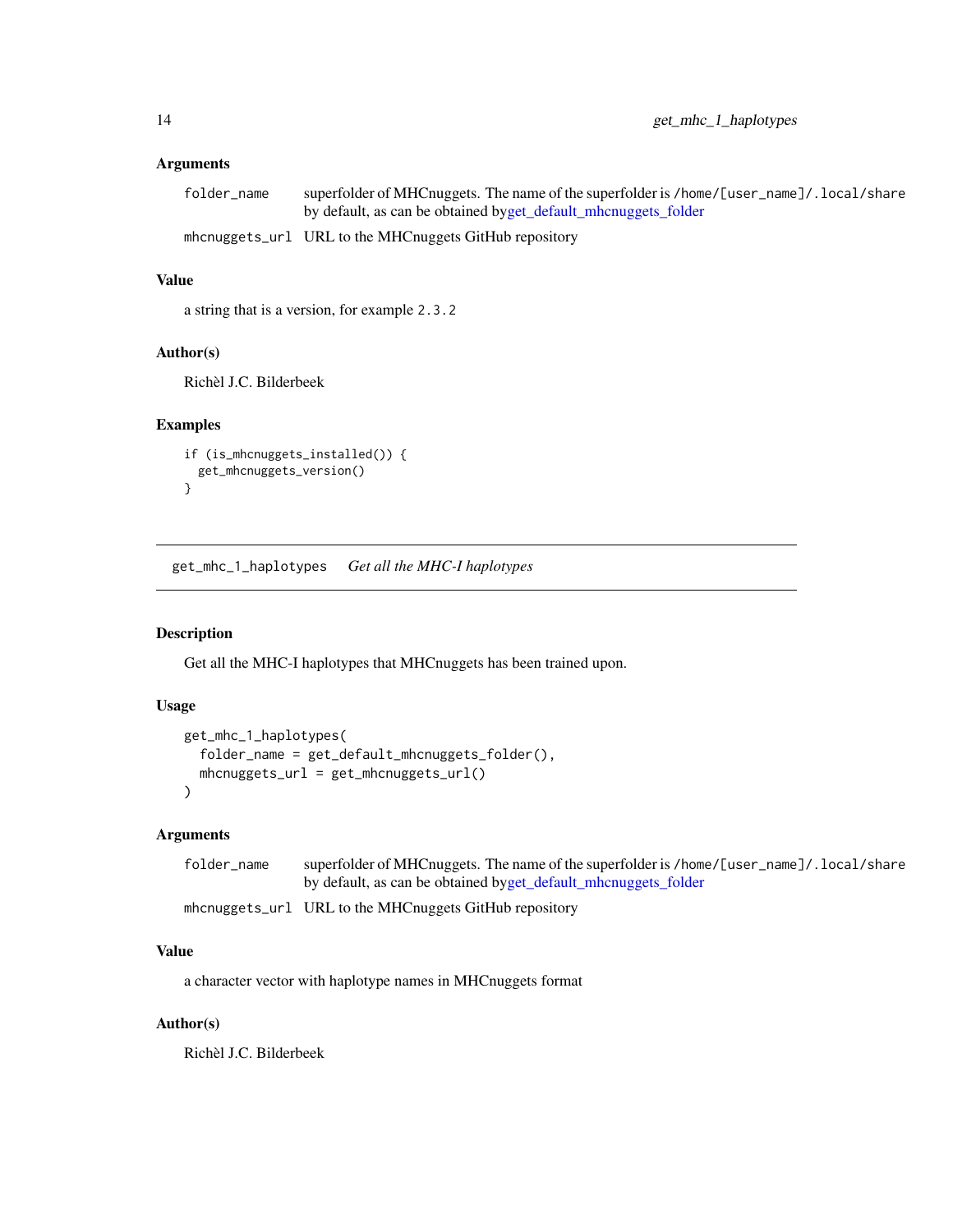<span id="page-14-0"></span>get\_mhc\_2\_haplotypes 15

## Examples

```
if (is_mhcnuggets_installed()) {
  get_mhc_1_haplotypes()
}
```
get\_mhc\_2\_haplotypes *Get all the MHC-II haplotypes*

## Description

Get all the MHC-II haplotypes that MHCnuggets has been trained upon.

#### Usage

```
get_mhc_2_haplotypes(
  folder_name = get_default_mhcnuggets_folder(),
 mhcnuggets_url = get_mhcnuggets_url()
\mathcal{L}
```
#### Arguments

| folder_name | superfolder of MHCnuggets. The name of the superfolder is /home/[user_name]/.local/share |
|-------------|------------------------------------------------------------------------------------------|
|             | by default, as can be obtained byget_default_mhcnuggets_folder                           |

mhcnuggets\_url URL to the MHCnuggets GitHub repository

## Value

a character vector with haplotype names in MHCnuggets format

## Author(s)

Richèl J.C. Bilderbeek

#### Examples

```
if (is_mhcnuggets_installed()) {
 get_mhc_2_haplotypes()
}
```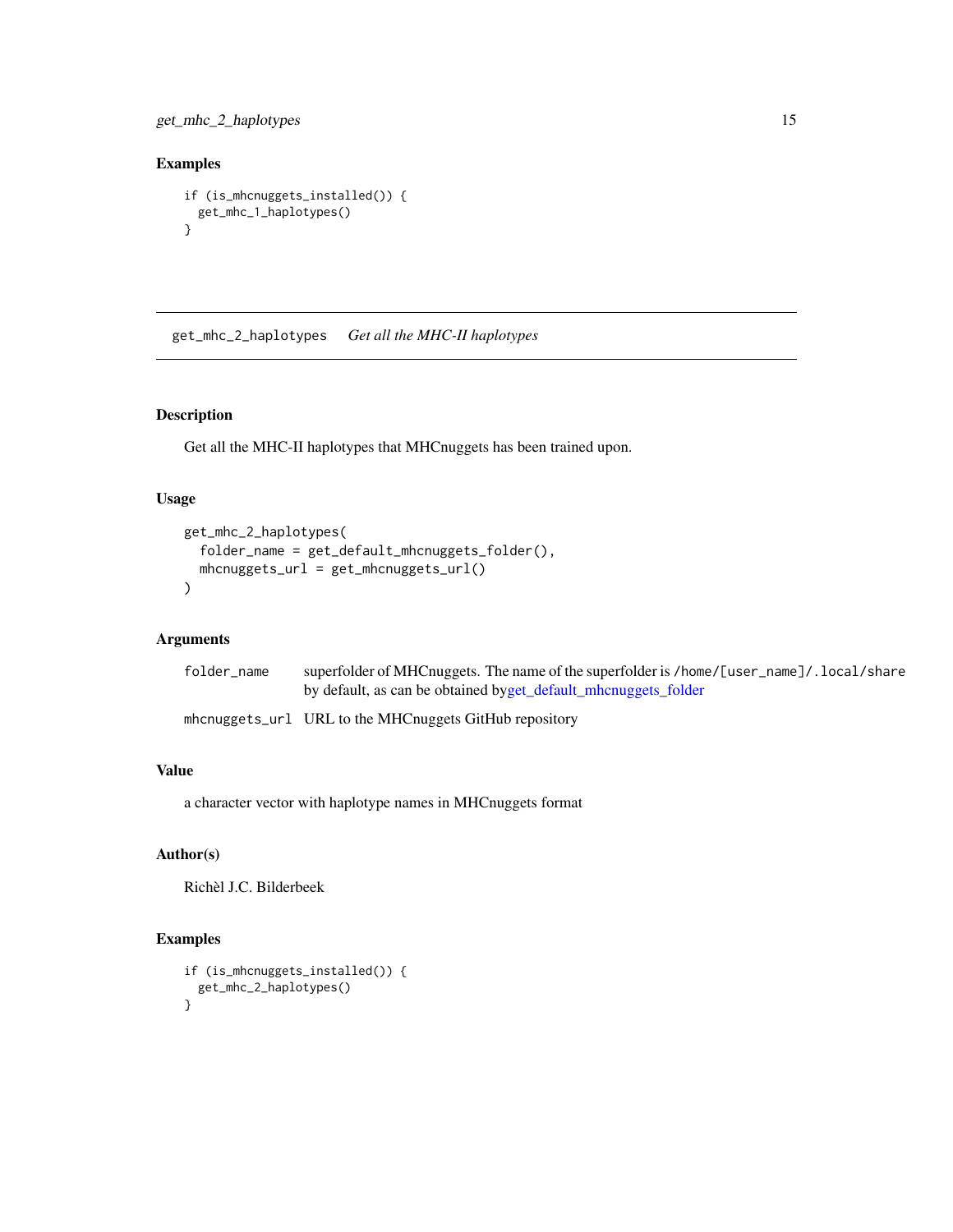<span id="page-15-0"></span>get\_pip\_version *Get the version of pip*

#### Description

Get the version of pip

#### Usage

get\_pip\_version()

#### Value

a string that is a version, for example 20.2

## Author(s)

Richèl J.C. Bilderbeek

## Examples

```
if (is_pip_installed()) {
 get_pip_version()
}
```
get\_python\_package\_versions *Get the version of all Python packages*

#### Description

Get the version of all Python packages

## Usage

```
get_python_package_versions()
```
## Value

a tibble with two columns: (1) package, the name of the package, for example absl-py, (2) version, the version of that package, for example 0.9.0

## Author(s)

Richèl J.C. Bilderbeek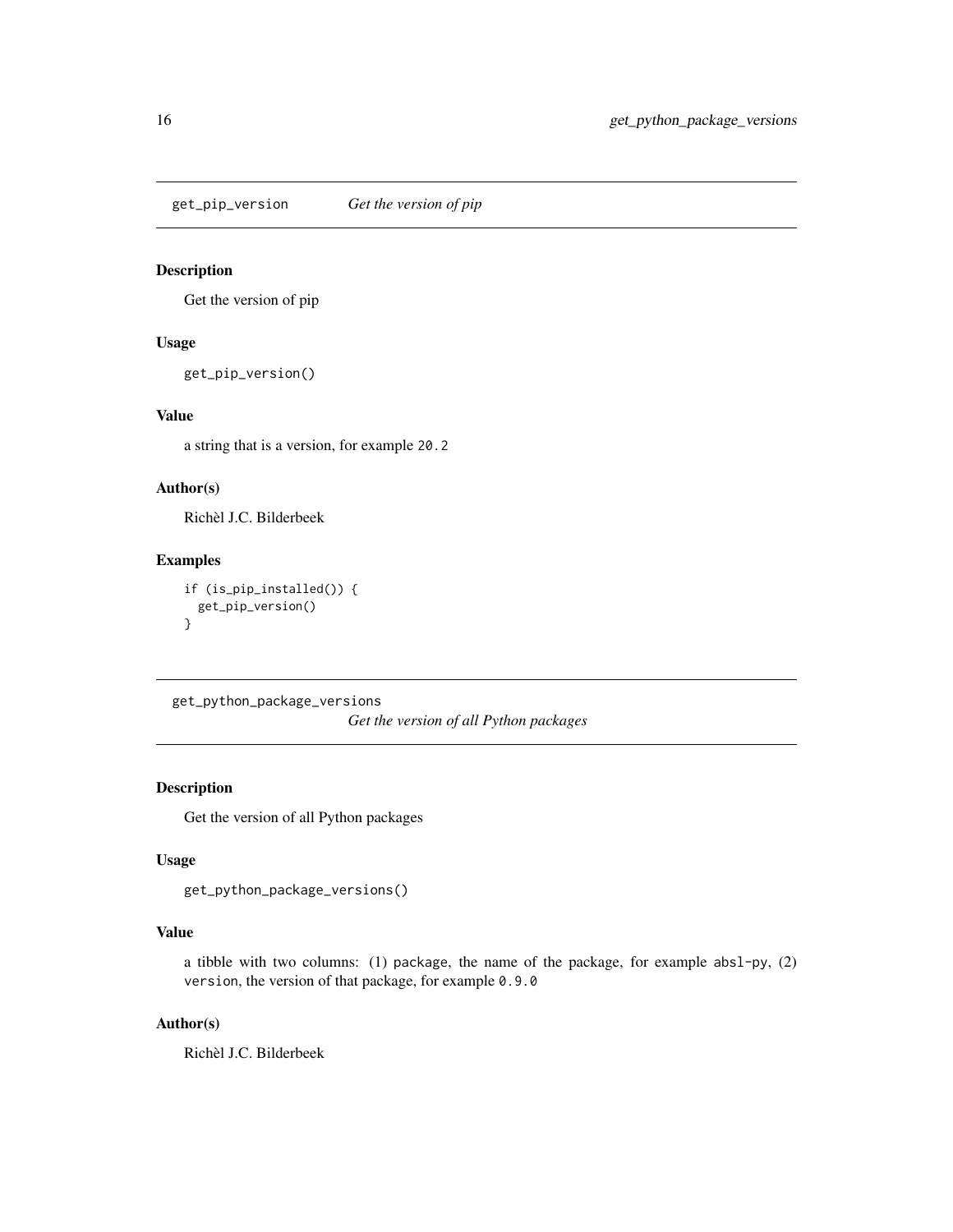## <span id="page-16-0"></span>Examples

```
if (rappdirs::app_dir()$os != "win" && is_pip_installed()) {
 get_python_package_versions()
}
```
get\_trained\_mhc\_1\_haplotypes

*Get all the MHC-I haplotypes that have been trained on a model*

## Description

Get all the MHC-I haplotypes that have been trained on a model

## Usage

```
get_trained_mhc_1_haplotypes(
  folder_name = get_default_mhcnuggets_folder(),
  mhcnuggets_url = get_mhcnuggets_url()
\mathcal{E}
```
#### Arguments

| folder_name | superfolder of MHCnuggets. The name of the superfolder is /home/[user_name]/.local/share |
|-------------|------------------------------------------------------------------------------------------|
|             | by default, as can be obtained byget_default_mhcnuggets_folder                           |

mhcnuggets\_url URL to the MHCnuggets GitHub repository

#### Value

a character vector with haplotype names in MHCnuggets format

## Author(s)

Richèl J.C. Bilderbeek

#### Examples

```
if (is_mhcnuggets_installed()) {
 get_trained_mhc_1_haplotypes()
}
```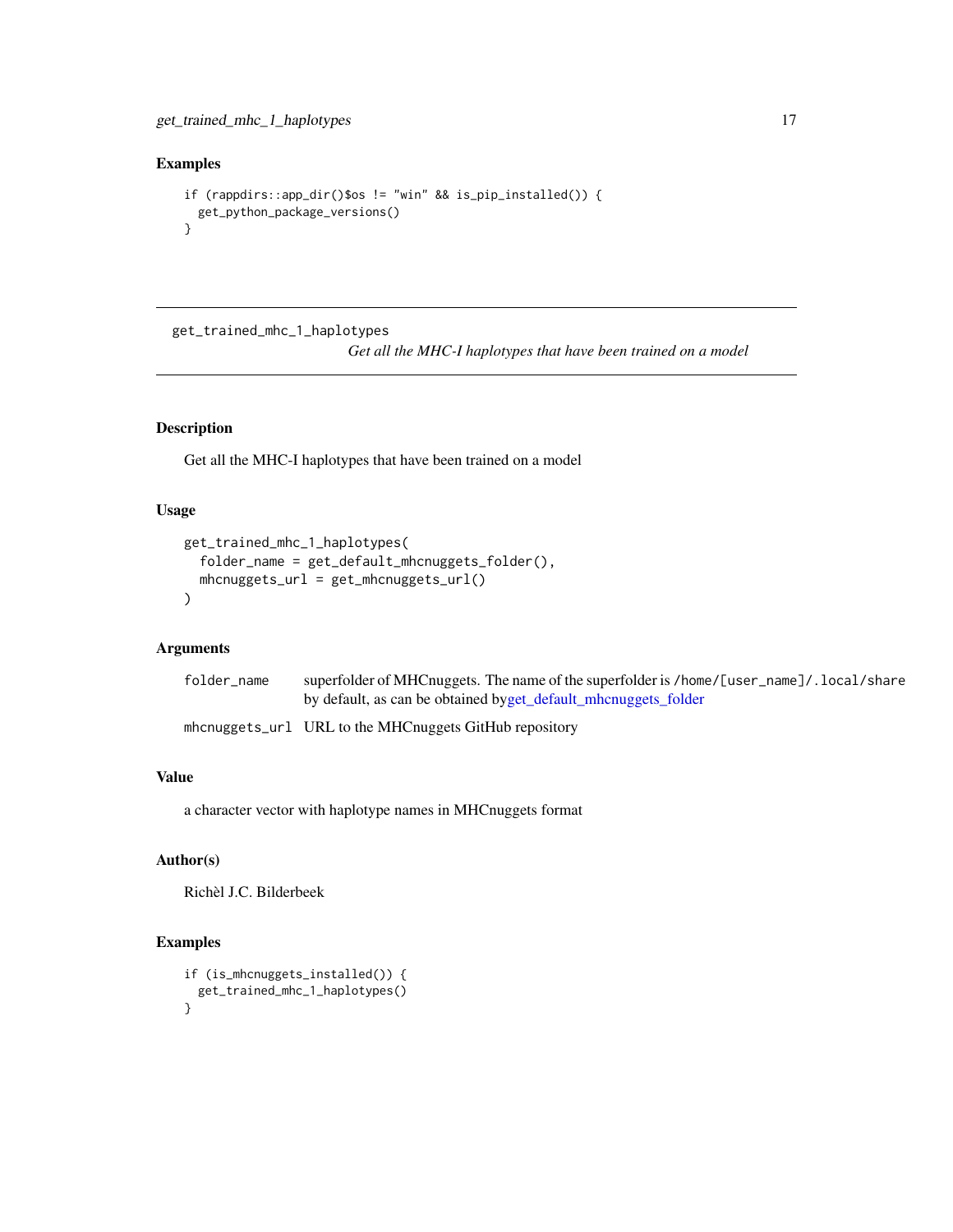<span id="page-17-0"></span>get\_trained\_mhc\_2\_haplotypes

*Get all the MHC-II haplotypes that have been trained on a model*

## Description

Get all the MHC-II haplotypes that have been trained on a model

## Usage

```
get_trained_mhc_2_haplotypes(
  folder_name = get_default_mhcnuggets_folder(),
 mhcnuggets_url = get_mhcnuggets_url()
\mathcal{E}
```
## Arguments

| folder name | superfolder of MHCnuggets. The name of the superfolder is /home/[user_name]/.local/share |
|-------------|------------------------------------------------------------------------------------------|
|             | by default, as can be obtained byget_default_mhcnuggets_folder                           |
|             | mhcnuggets_url URL to the MHCnuggets GitHub repository                                   |

## Value

a character vector with haplotype names in MHCnuggets format

#### Author(s)

Richèl J.C. Bilderbeek

#### Examples

```
if (is_mhcnuggets_installed()) {
  get_trained_mhc_2_haplotypes()
}
```
install\_mhcnuggets *Install the* MHCnuggets Python *package.*

#### Description

Install the MHCnuggets Python package.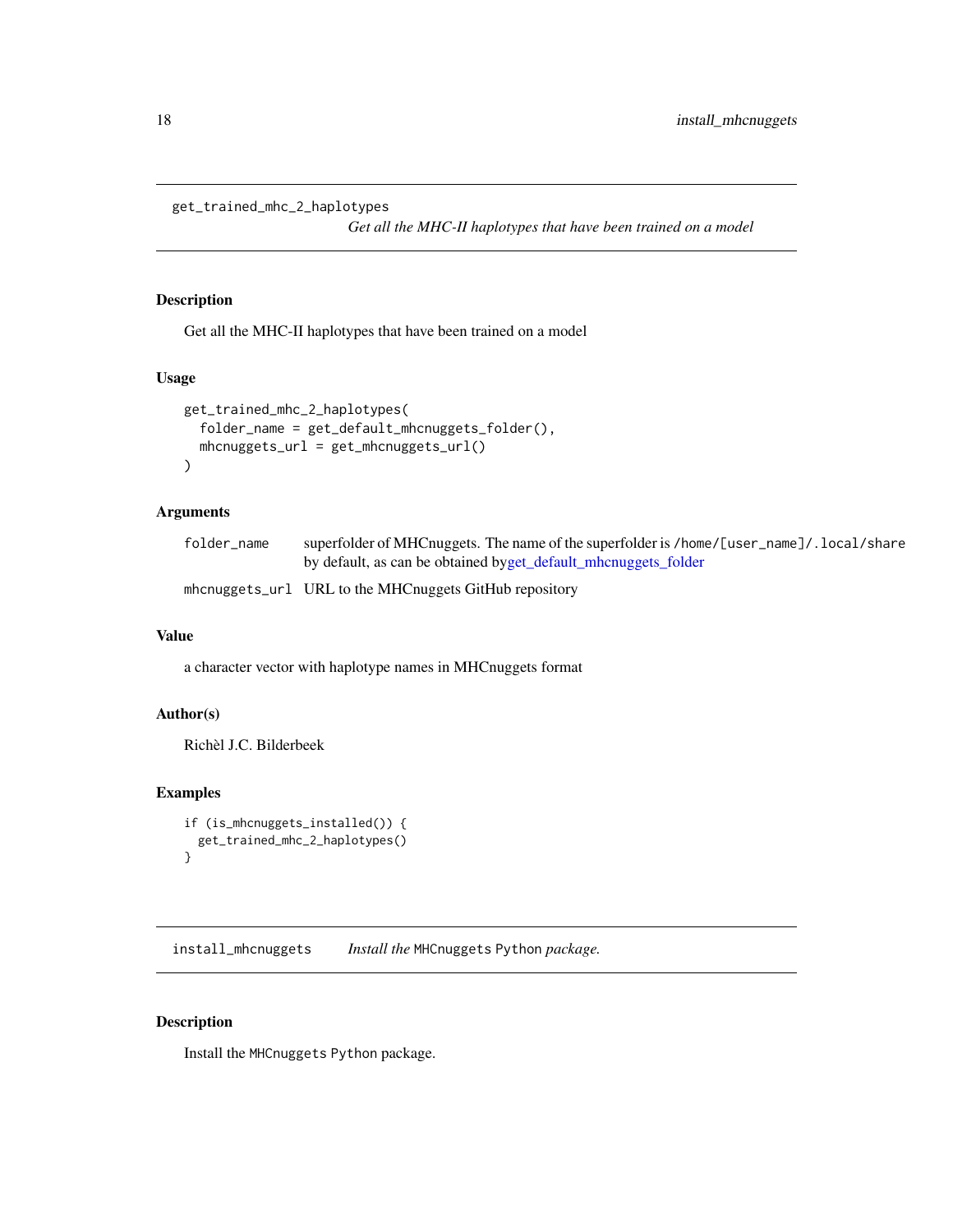## <span id="page-18-0"></span>install\_pip 19

## Usage

```
install_mhcnuggets(
  folder_name = get_default_mhcnuggets_folder(),
 mhcnuggets_url = get_mhcnuggets_url()
\mathcal{L}
```
## Arguments

| folder name | superfolder of MHCnuggets. The name of the superfolder is /home/[user_name]/. local/share |
|-------------|-------------------------------------------------------------------------------------------|
|             | by default, as can be obtained byget_default_mhcnuggets_folder                            |

```
mhcnuggets_url URL to the MHCnuggets GitHub repository
```
## Value

Nothing

## Author(s)

Richèl J.C. Bilderbeek

## Examples

```
## Not run:
 install_mhcnuggets()
```
## End(Not run)

install\_pip *Install pip.*

## Description

Install pip.

#### Usage

```
install_pip()
```
#### Value

Nothing

## Author(s)

Richèl J.C. Bilderbeek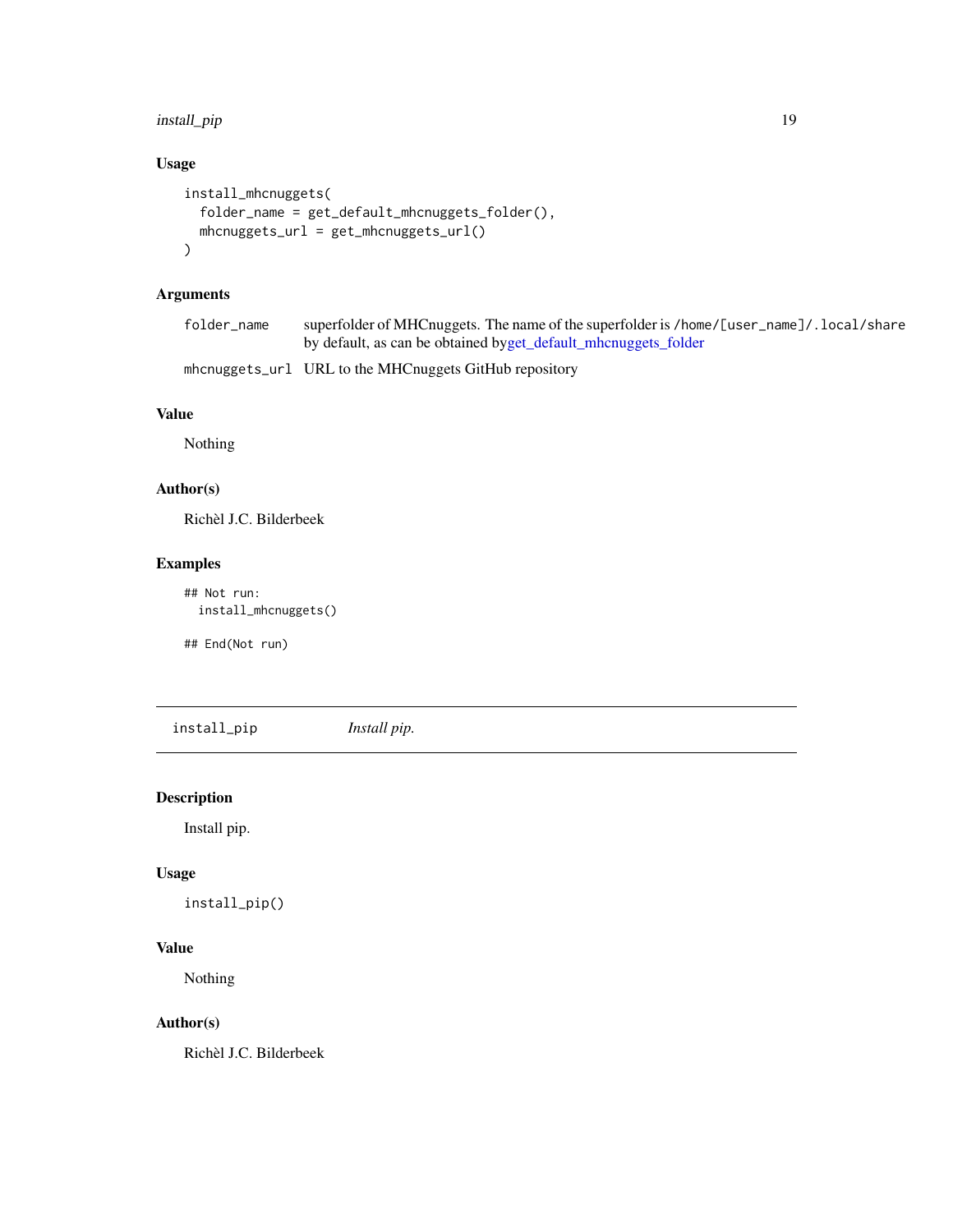## Examples

## Not run: install\_pip()

## End(Not run)

is\_mhcnuggets\_installed

*Check if MHCnuggets is installed*

## Description

Check if MHCnuggets is installed

## Usage

```
is_mhcnuggets_installed(
  folder_name = get_default_mhcnuggets_folder(),
 mhcnuggets_url = get_mhcnuggets_url()
\mathcal{L}
```
## Arguments

| folder_name | superfolder of MHCnuggets. The name of the superfolder is /home/[user_name]/.local/share |
|-------------|------------------------------------------------------------------------------------------|
|             | by default, as can be obtained byget_default_mhcnuggets_folder                           |

mhcnuggets\_url URL to the MHCnuggets GitHub repository

## Value

TRUE if MHCnuggets is installed

## Author(s)

Richèl J.C. Bilderbeek

## Examples

is\_mhcnuggets\_installed()

<span id="page-19-0"></span>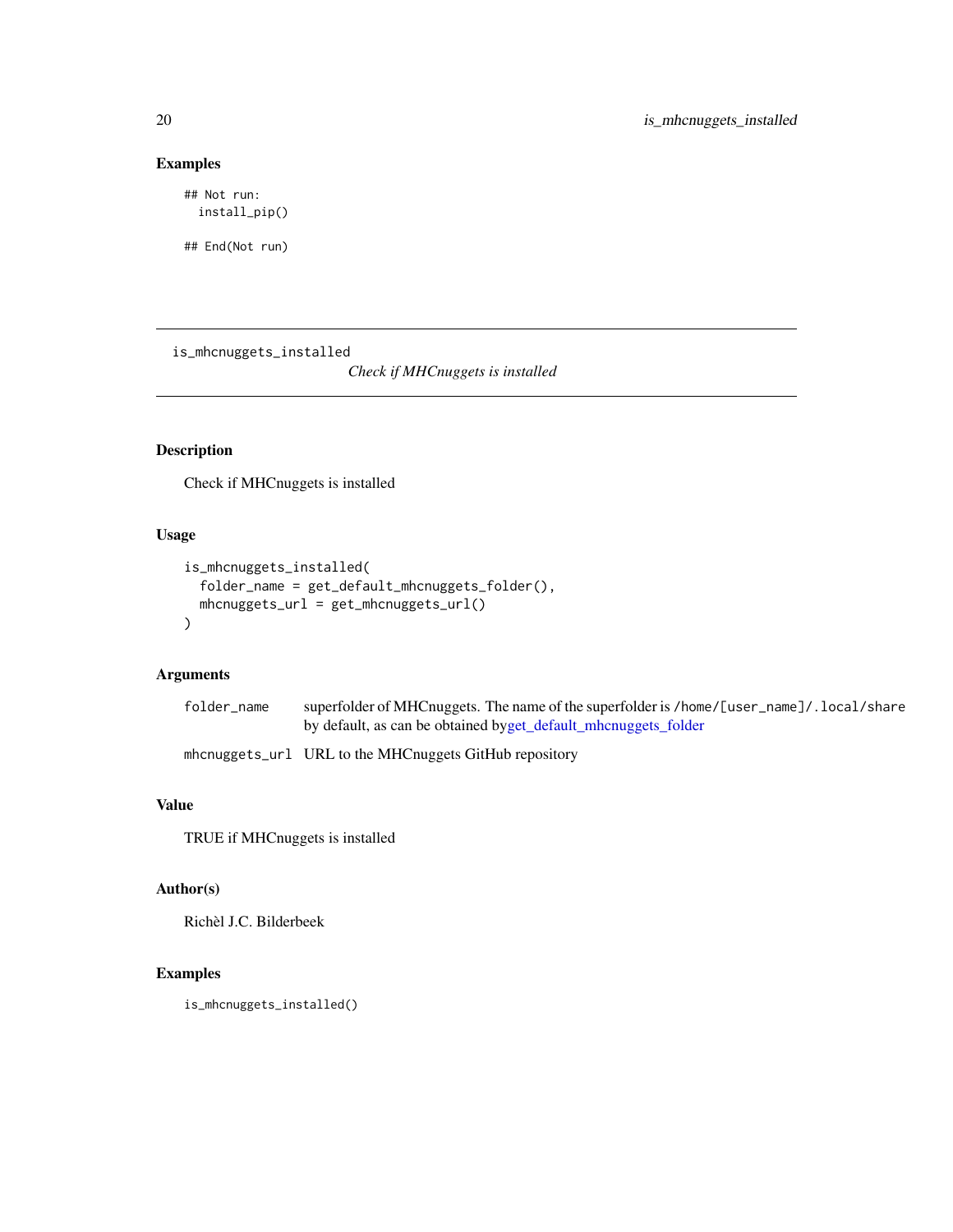#### <span id="page-20-0"></span>Description

Determine if an HLA haplotype name follow the name format that MHCnuggets uses internally

#### Usage

```
is_mhcnuggets_name(mhc)
```
#### Arguments

mhc the MHC haplotype name

#### Value

TRUE if the name follows the MHCnuggets naming convention

## Examples

```
# The official name is not the name format used by MHCnuggets
is_mhcnuggets_name("HLA-A*01:01")
```

```
# MHCnuggets uses names without the asterisk
is_mhcnuggets_name("HLA-A01:01")
```
is\_mhcnuggets\_options *Is this a* mhcnuggets\_options*?*

#### Description

Determine if the MHCnuggets options is valid.

## Usage

is\_mhcnuggets\_options(mhcnuggets\_options)

#### Arguments

mhcnuggets\_options

options to run MHCnuggets with, as can be created by [create\\_mhcnuggets\\_options.](#page-5-1)

#### Value

TRUE if this a valid set of MHCnuggets options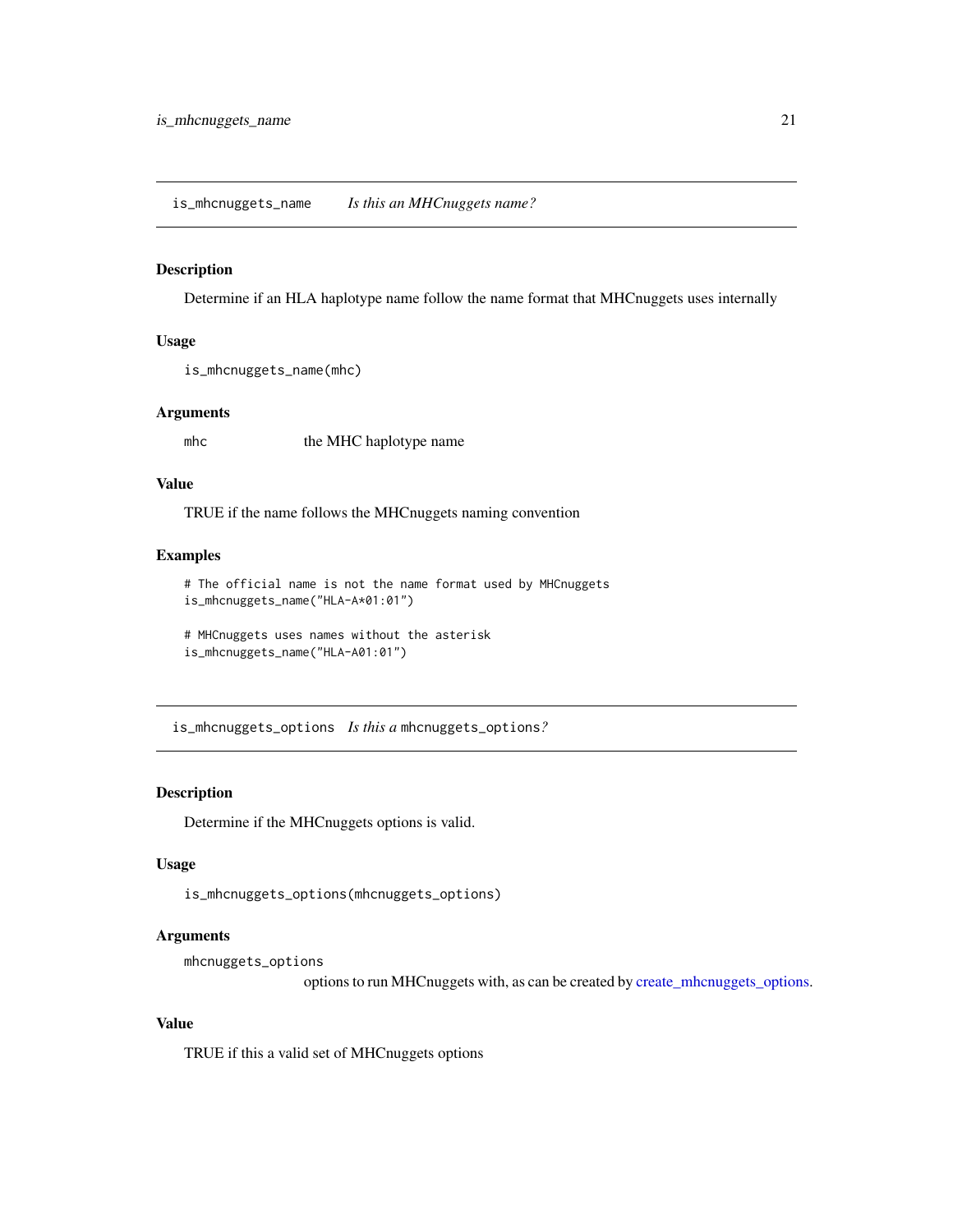## Author(s)

Richèl J.C. Bilderbeek

## Examples

```
if (is_mhcnuggets_installed()) {
 is_mhcnuggets_options(create_test_mhcnuggets_options())
}
```
is\_on\_appveyor *Determines if the environment is AppVeyor*

## Description

Determines if the environment is AppVeyor

## Usage

is\_on\_appveyor()

#### Value

TRUE if run on AppVeyor, FALSE otherwise

## Author(s)

Richèl J.C. Bilderbeek

## Examples

is\_on\_appveyor()

is\_on\_ci *Determines if the environment is a continuous integration service*

## Description

Determines if the environment is a continuous integration service

## Usage

is\_on\_ci()

#### Value

TRUE if run on AppVeyor or Travis CI, FALSE otherwise

<span id="page-21-0"></span>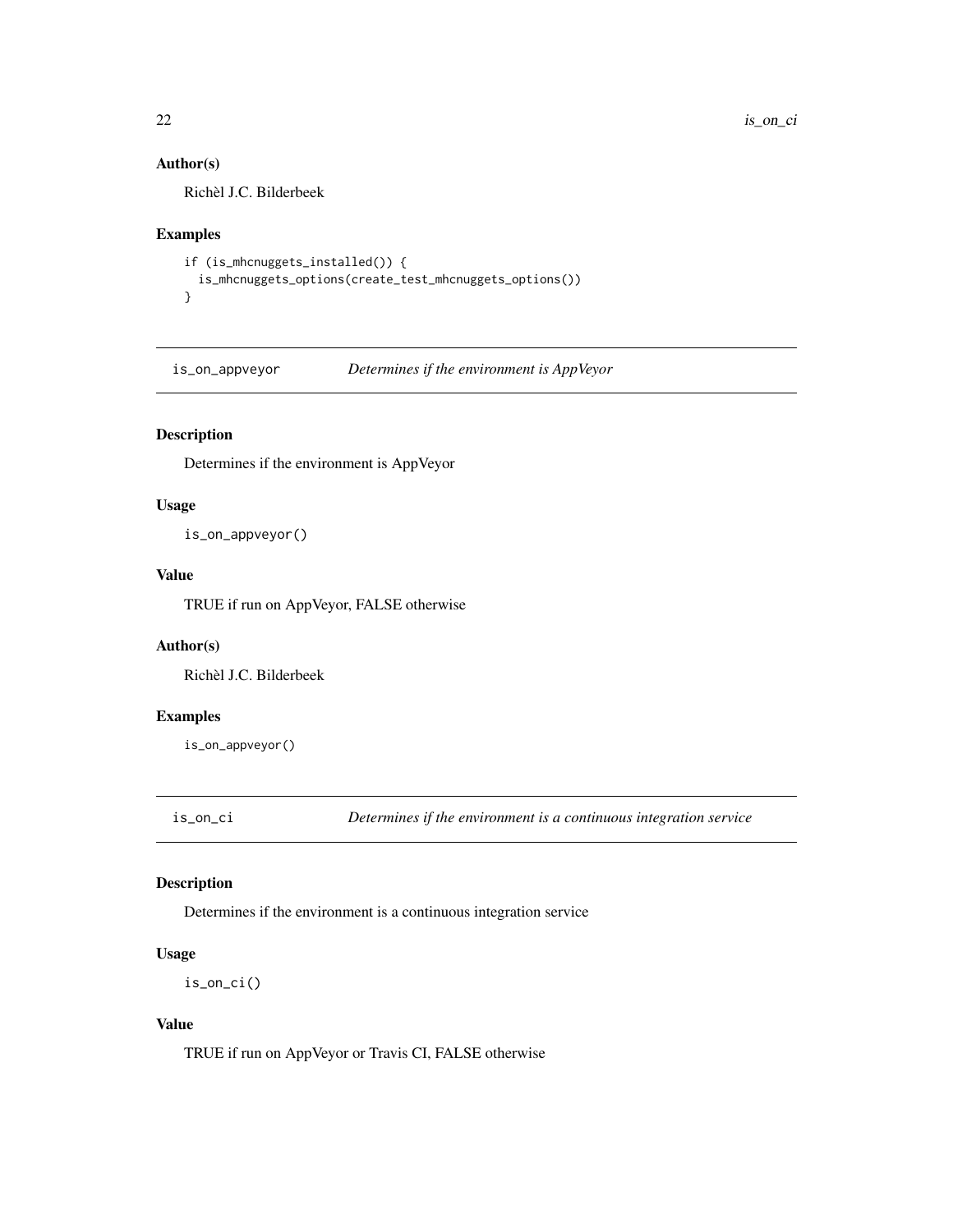## <span id="page-22-0"></span>is\_on\_travis 23

## Author(s)

Richèl J.C. Bilderbeek

## Examples

is\_on\_ci()

is\_on\_travis *Determines if the environment is Travis CI*

## Description

Determines if the environment is Travis CI

## Usage

is\_on\_travis()

## Value

TRUE if run on Travis CI, FALSE otherwise

#### Author(s)

Richèl J.C. Bilderbeek

## Examples

is\_on\_travis()

is\_pip\_installed *Determine if pip is installed*

## Description

Determine if pip is installed

## Usage

```
is_pip_installed()
```
#### Value

TRUE if pip is installed, FALSE otherwise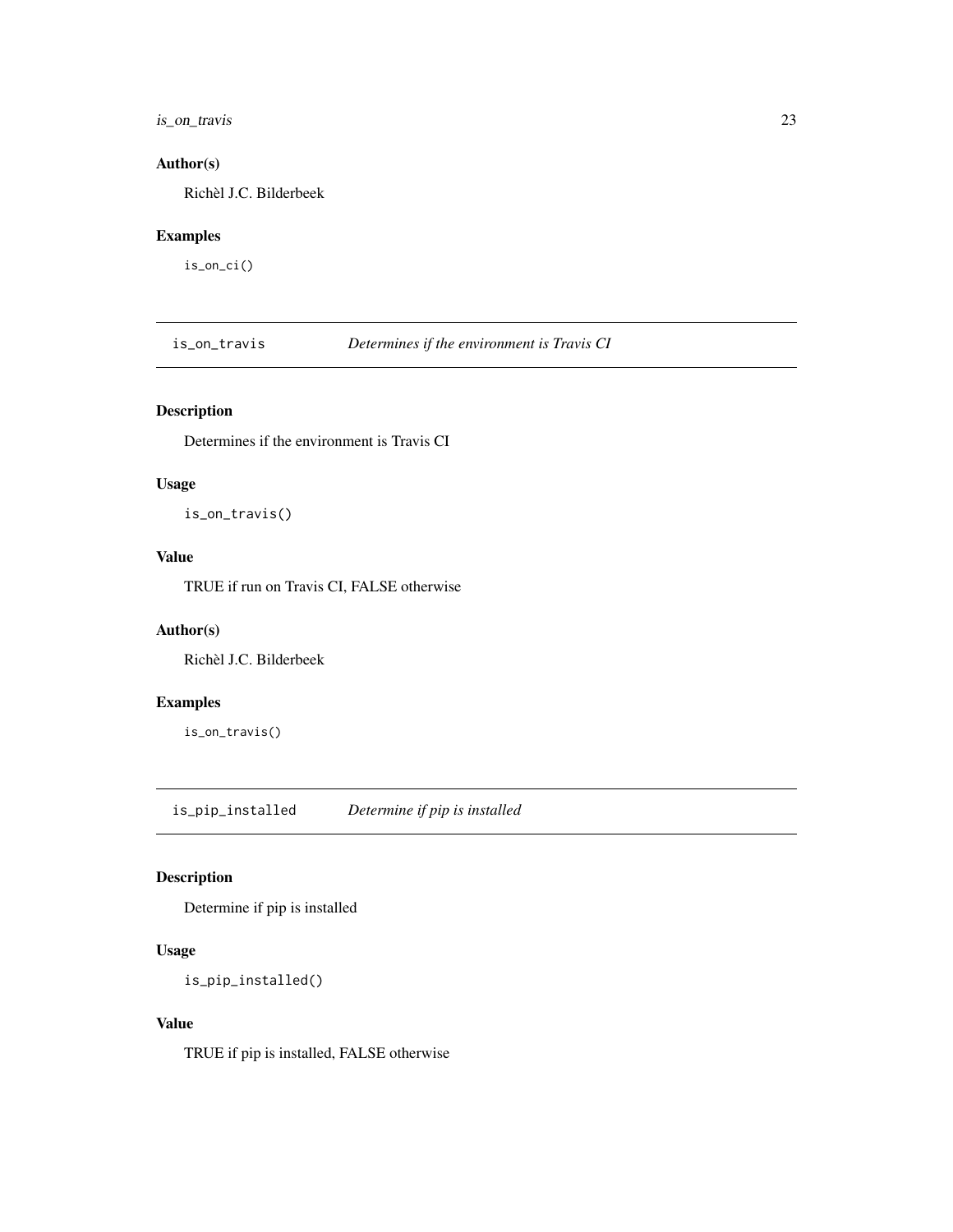#### Author(s)

Richèl J.C. Bilderbeek

#### Examples

is\_pip\_installed()

<span id="page-23-1"></span>mhcnuggetsr *mhcnuggetsr: estimate the topoplogy of membrane proteins*

## Description

Proteins reside in either the cell plasma of in the cell membrane. A membrane protein goes through the membrane at least once. There are multiple ways to span this hydrophobic layer. One common structure is the transmembrane (alpha) helix (TMH). Given the amino acid sequence of a membrane protein, this package predicts which parts of the protein are TMHs

## Author(s)

Richèl J.C. Bilderbeek

## Examples

```
if (is_mhcnuggets_installed()) {
 peptides_path <- get_example_filename("test_peptides.peps")
 mhc_1_haplotype <- "HLA-A02:01"
 mhcnuggets_options <- create_mhcnuggets_options(
   mhc = mhc_1_haplotype
 )
 predict_ic50_from_file(
   peptides_path = peptides_path,
   mhcnuggets_options = mhcnuggets_options
 )
}
```
<span id="page-23-0"></span>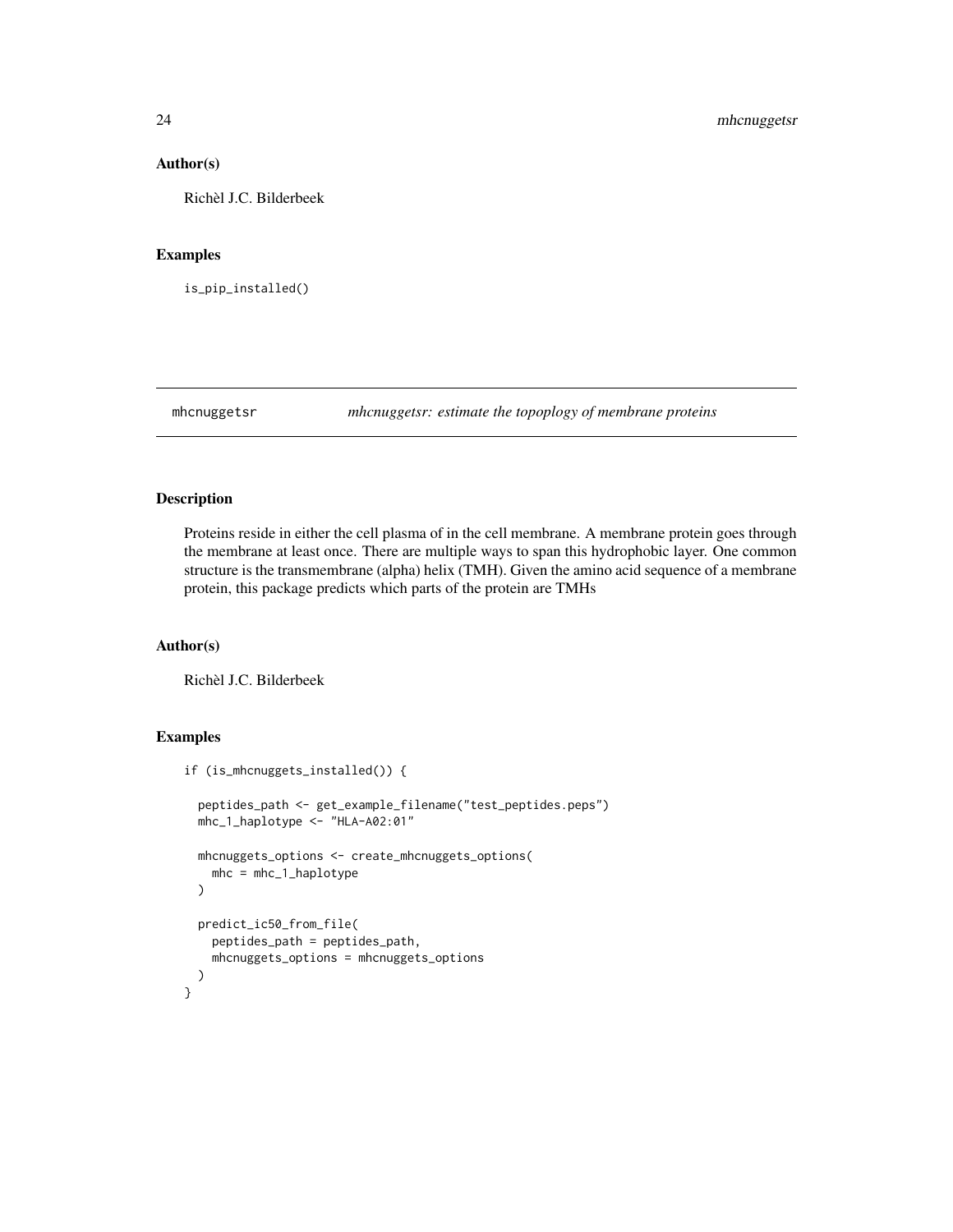<span id="page-24-0"></span>mhcnuggetsr\_report *Create a [mhcnuggetsr](#page-23-1) report, to be used when reporting bugs*

#### Description

Create a [mhcnuggetsr](#page-23-1) report, to be used when reporting bugs

#### Usage

```
mhcnuggetsr_report(
  folder_name = get_default_mhcnuggets_folder(),
 mhcnuggets_url = get_mhcnuggets_url()
\mathcal{L}
```
#### Arguments

| folder_name | superfolder of MHCnuggets. The name of the superfolder is /home/[user_name]/.local/share |
|-------------|------------------------------------------------------------------------------------------|
|             | by default, as can be obtained byget_default_mhcnuggets_folder                           |

mhcnuggets\_url URL to the MHCnuggets GitHub repository

#### Author(s)

Richèl J.C. Bilderbeek

#### Examples

```
## Not run:
 mhcnuggetsr_report()
```
## End(Not run)

mhcnuggetsr\_self\_test *Self-test the package*

#### Description

Self-test the package

#### Usage

```
mhcnuggetsr_self_test(mhcnuggets_options = create_test_mhcnuggets_options())
```
#### Arguments

mhcnuggets\_options

options to run MHCnuggets with, as can be created by [create\\_mhcnuggets\\_options.](#page-5-1)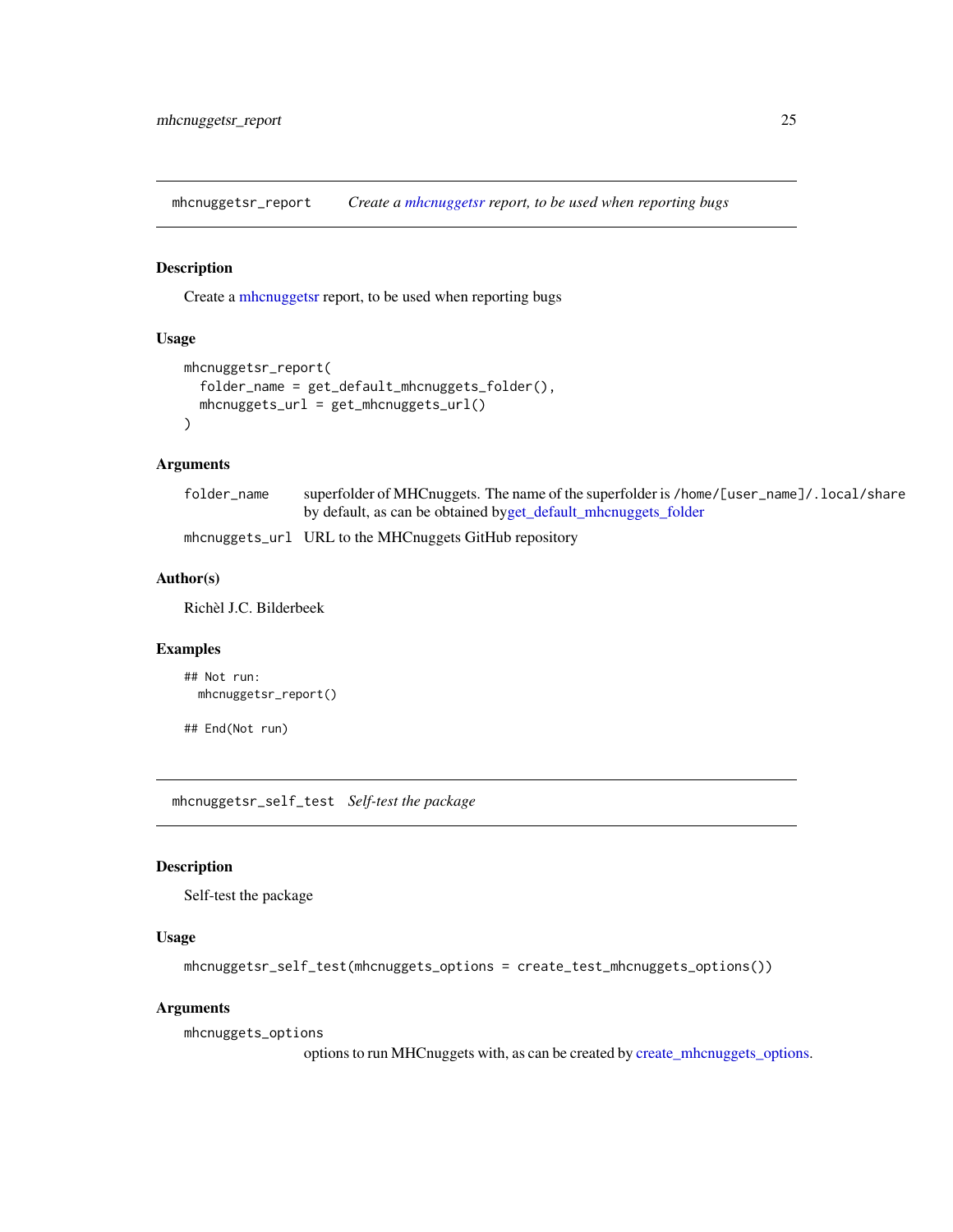#### Author(s)

Richèl J.C. Bilderbeek

#### Examples

```
if (is_mhcnuggets_installed()) {
 mhcnuggetsr_self_test()
}
```
predict\_ic50 *Predict the IC50 for peptides.*

## Description

Predict the half maximal inhibitory concentration (aka IC50) (in nM) for one or more peptides. Each peptide must be 15 amino acids at most (use [predict\\_ic50s](#page-26-1) to predict the IC50s for longer peptides)

#### Usage

```
predict_ic50(
 mhcnuggets_options,
 peptides,
  peptides_path = create_temp_peptides_path()
)
```
## Arguments

| mhcnuggets_options |                                                                                   |
|--------------------|-----------------------------------------------------------------------------------|
|                    | options to run MHC nuggets with, as can be created by create mhc nuggets options. |
| peptides           | one of more peptide sequences                                                     |
|                    | peptides_path the path to the peptides                                            |

#### Value

a tibble with two columns: (1) peptide, which holds the peptide sequence, and (2) ic50, which holds the predicted IC50

## Note

this function uses a temporary file, because MHCnuggets reads its input from file. This temporary file is deleted after this function passed successfully.

#### Author(s)

Richèl J.C. Bilderbeek

<span id="page-25-0"></span>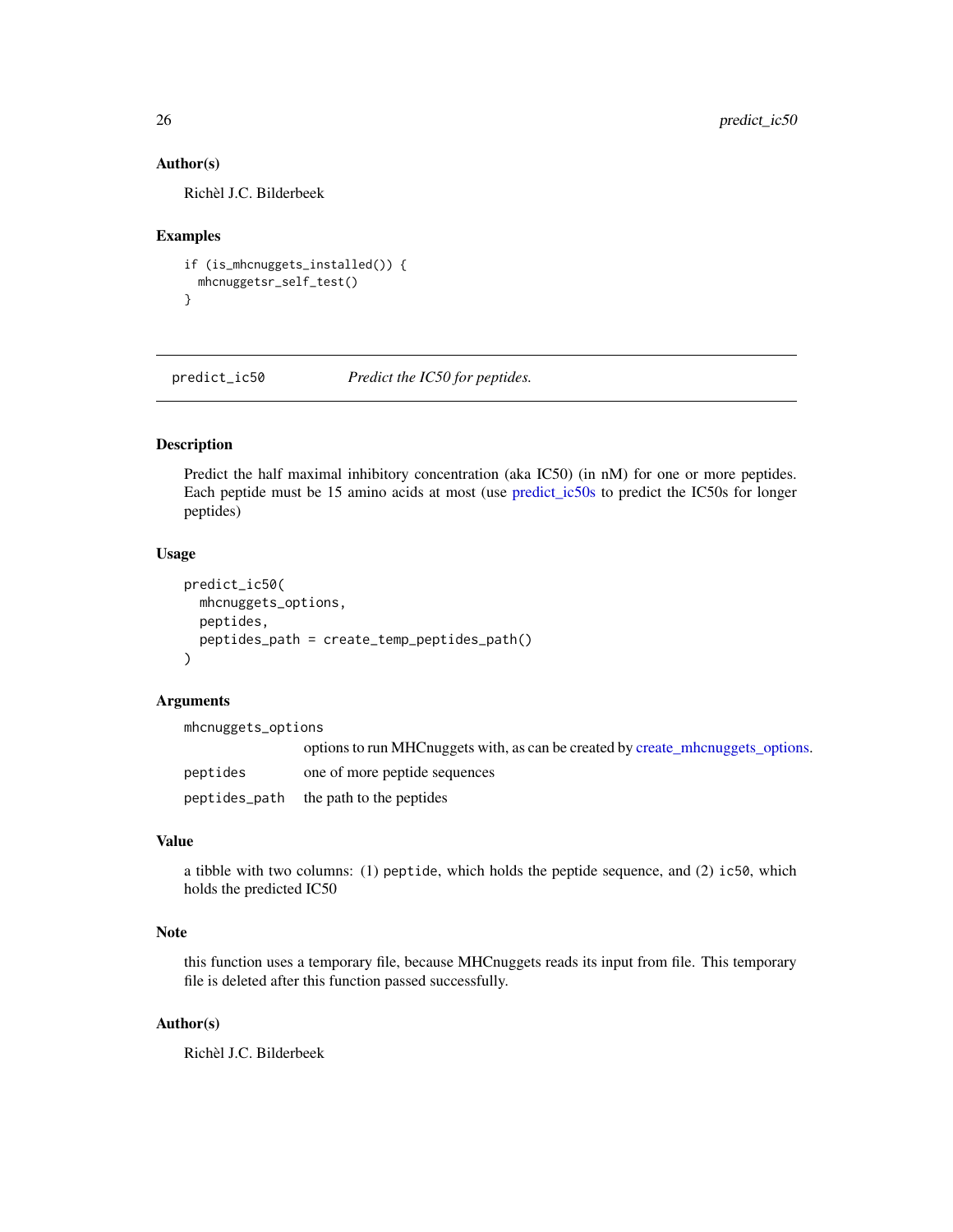## <span id="page-26-0"></span>predict\_ic50s 27

## Examples

```
if (is_mhcnuggets_installed()) {
 peptides <- c("AIAACAMLLV", "ALVCYIVMPV", "ALEPRKEIDV")
 mhc_1_haplotype <- "HLA-A02:01"
 mhcnuggets_options <- create_mhcnuggets_options(
   mhc = mhc_1_haplotype
 )
 predict_ic50(
   peptides = peptides,
   mhcnuggets_options = mhcnuggets_options
 )
}
```
<span id="page-26-1"></span>

| predict_ic50s | Predict the half maximal inhibitory concentrations (aka IC50s) (in |
|---------------|--------------------------------------------------------------------|
|               | $nM$ ) of all possible n-mers within a peptide                     |

## Description

Predict the half maximal inhibitory concentrations (aka IC50s) (in nM) of all possible n-mers within a peptide

## Usage

```
predict_ic50s(
 protein_sequence,
 peptide_length,
 mhcnuggets_options,
 peptides_path = create_temp_peptides_path()
)
```
## Arguments

| protein_sequence   |                                                                                   |
|--------------------|-----------------------------------------------------------------------------------|
|                    | protein sequence, in uppercase, for example FAMILYVW                              |
|                    | peptide_length length of a peptide, in number of amino acids                      |
| mhcnuggets_options |                                                                                   |
|                    | options to run MHC nuggets with, as can be created by create mhc nuggets options. |
|                    | peptides_path the path to the peptides                                            |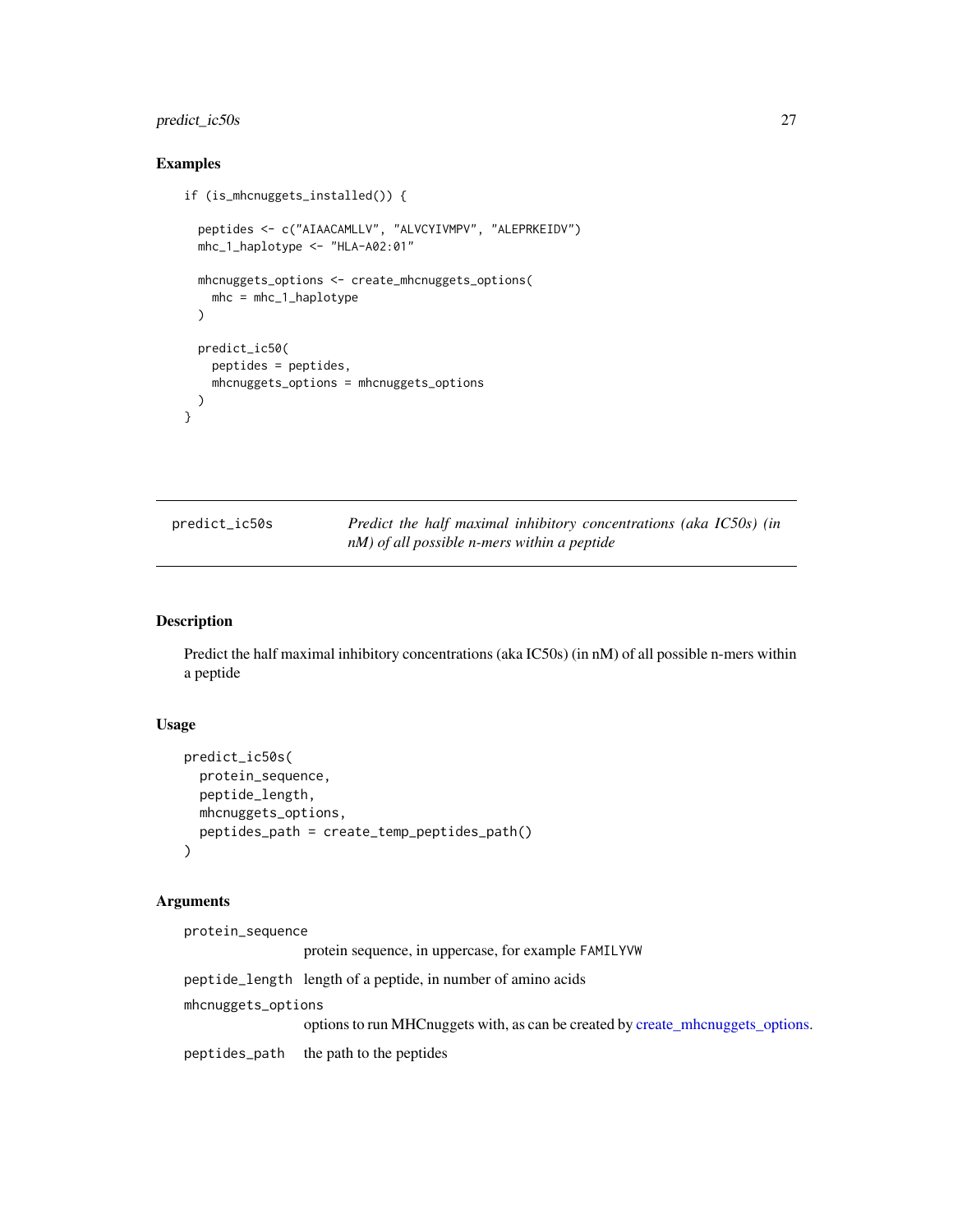## Value

a tibble with columns:

- peptide the peptide fragment, each of length peptide\_length
- ic50 the predicted IC50 (in nM)

#### Author(s)

Richèl J.C. Bilderbeek

#### Examples

```
if (is_mhcnuggets_installed()) {
 mhcnuggets_options <- create_mhcnuggets_options(
   mhc = "HLA-A02:01"
 )
 predict_ic50s(
   protein_sequence = "AIAACAMLLVCCCCCC",
   peptide_length = 13,
   mhcnuggets_options = mhcnuggets_options
 )
}
```
#### predict\_ic50\_from\_file

*Predict the half maximal inhibitory concentration (aka IC50) (in nM) for one or more peptides as saved in a file. Each peptide must be 15 amino acids at most (use [predict\\_ic50s](#page-26-1) to predict the IC50s for longer peptides)*

#### Description

Predict the half maximal inhibitory concentration (aka IC50) (in nM) for one or more peptides as saved in a file. Each peptide must be 15 amino acids at most (use [predict\\_ic50s](#page-26-1) to predict the IC50s for longer peptides)

#### Usage

```
predict_ic50_from_file(
  mhcnuggets_options,
  peptides_path,
 mhcnuggets_output_filename = mhcnuggetsr::create_temp_peptides_path(fileext = ".csv")
)
```
<span id="page-27-0"></span>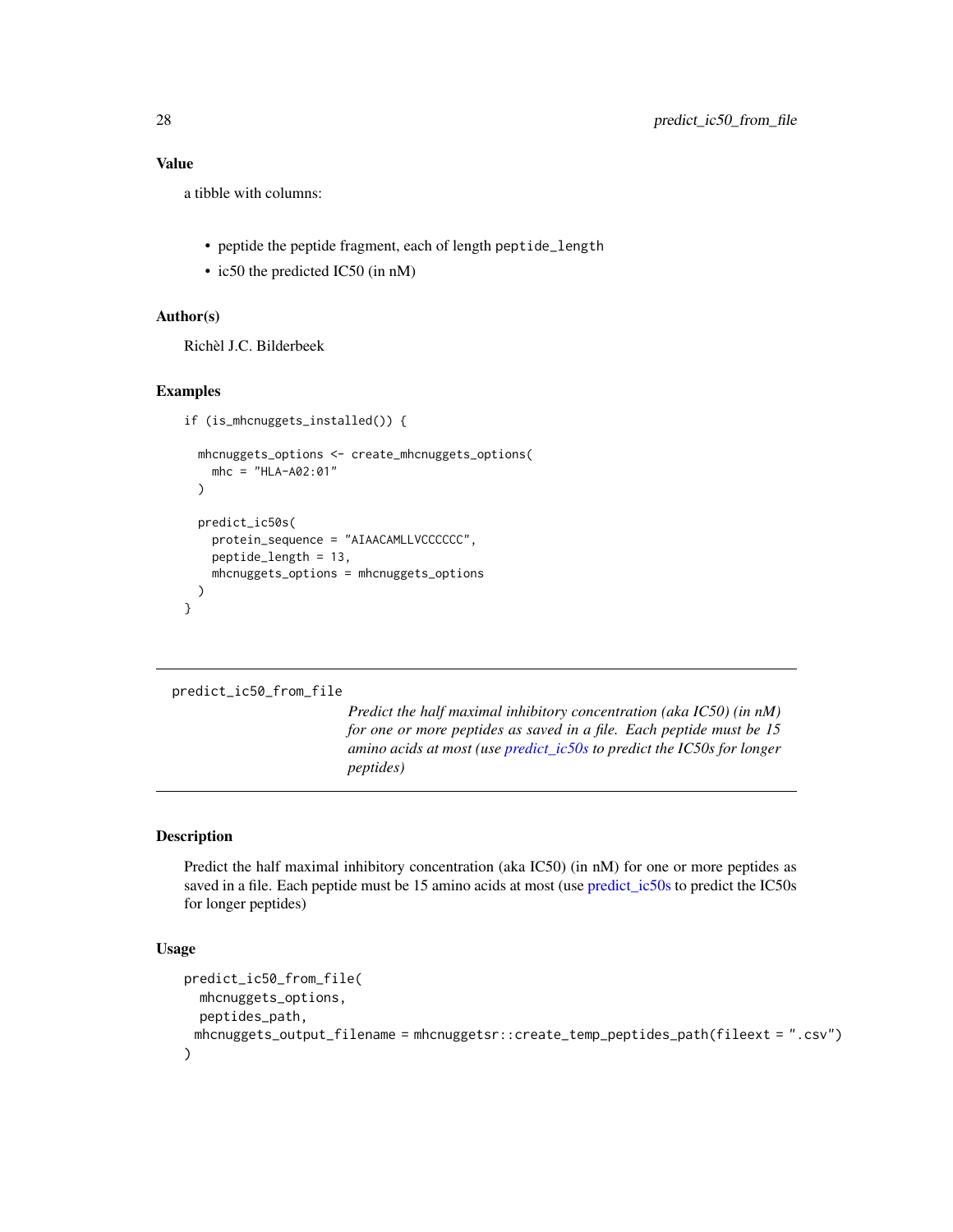#### <span id="page-28-0"></span>**Arguments**

mhcnuggets\_options

options to run MHCnuggets with, as can be created by [create\\_mhcnuggets\\_options.](#page-5-1)

peptides\_path the path to the peptides

mhcnuggets\_output\_filename

path to a temporary file to write the MHCnuggets results to. This file will be deleted at the end of the function if it passes successfully.

#### Author(s)

Richèl J.C. Bilderbeek

#### Examples

```
if (is_mhcnuggets_installed()) {
```

```
peptides_path <- get_example_filename("test_peptides.peps")
mhc_1_haplotype <- "HLA-A02:01"
mhcnuggets_options <- create_mhcnuggets_options(
 mhc = mhc_1_haplotype
)
predict_ic50_from_file(
  peptides_path = peptides_path,
  mhcnuggets_options = mhcnuggets_options
)
```
set\_is\_mhcnuggets\_installed

*Set the MHCnuggets installation state to the desired one*

#### Description

}

Set the MHCnuggets installation state to the desired one

#### Usage

```
set_is_mhcnuggets_installed(
 is_installed,
 verbose = FALSE,
 folder_name = get_default_mhcnuggets_folder(),
 mhcnuggets_url = get_mhcnuggets_url()
)
```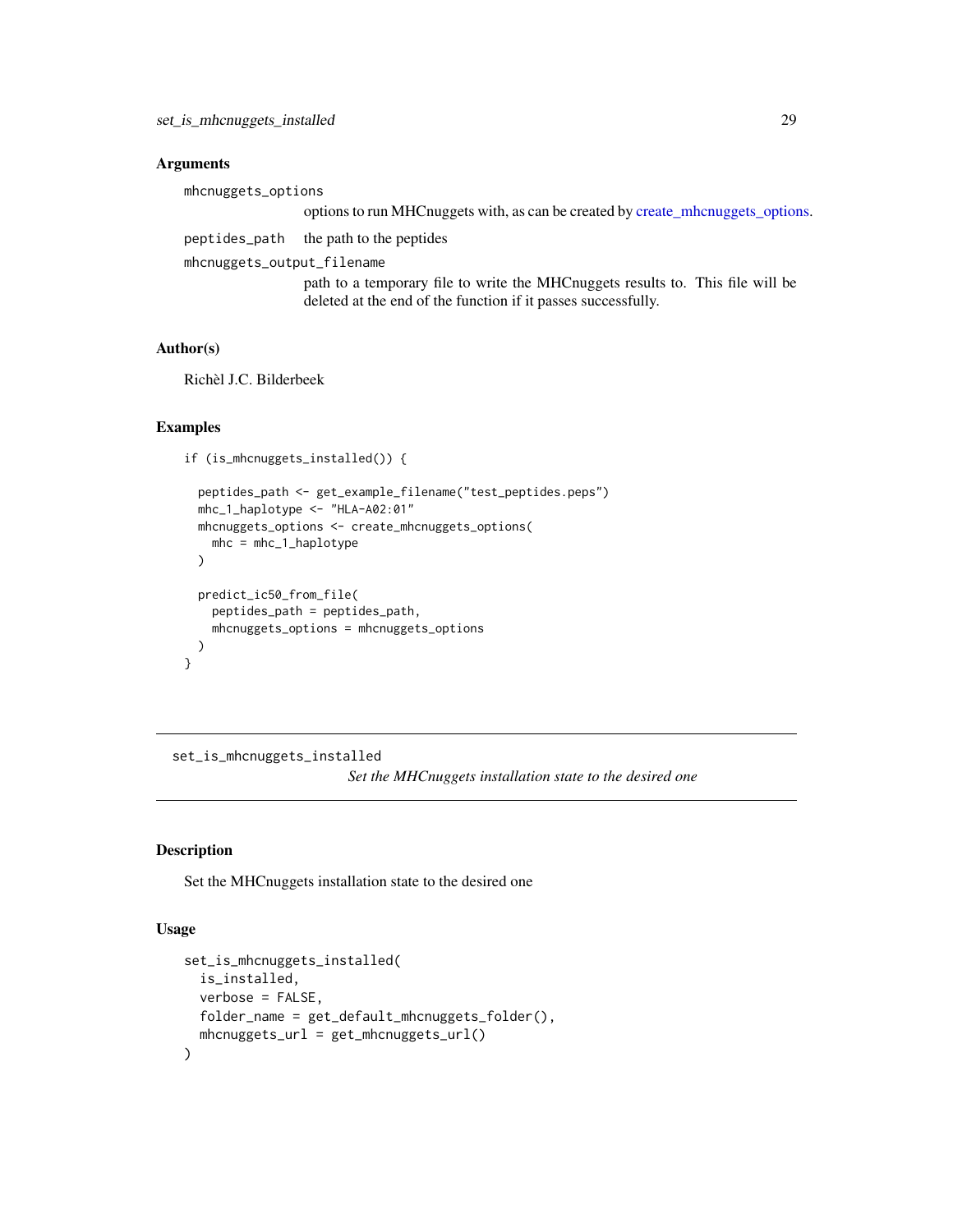## <span id="page-29-0"></span>Arguments

| is installed | the desired installation state. Must be TRUE or FALSE                                                                                                       |
|--------------|-------------------------------------------------------------------------------------------------------------------------------------------------------------|
| verbose      | set to TRUE for more debug information                                                                                                                      |
| folder name  | superfolder of MHCnuggets. The name of the superfolder is /home/[user_name]/. local/share<br>by default, as can be obtained byget_default_mhcnuggets_folder |
|              | mhcnuggets_url URL to the MHCnuggets GitHub repository                                                                                                      |

#### Value

Nothing

## Author(s)

Richèl J.C. Bilderbeek

<span id="page-29-1"></span>set\_pip\_version *Set the version of pip.*

## Description

Set the version of pip to a specific version, by installing that version.

## Usage

set\_pip\_version(version)

## Arguments

version pip version

## Value

Nothing

## Author(s)

Richèl J.C. Bilderbeek

#### See Also

use [upgrade\\_pip](#page-33-1) to set pip to the latest version. Use [downgrade\\_pip](#page-9-1) to set pip to a specific earlier version.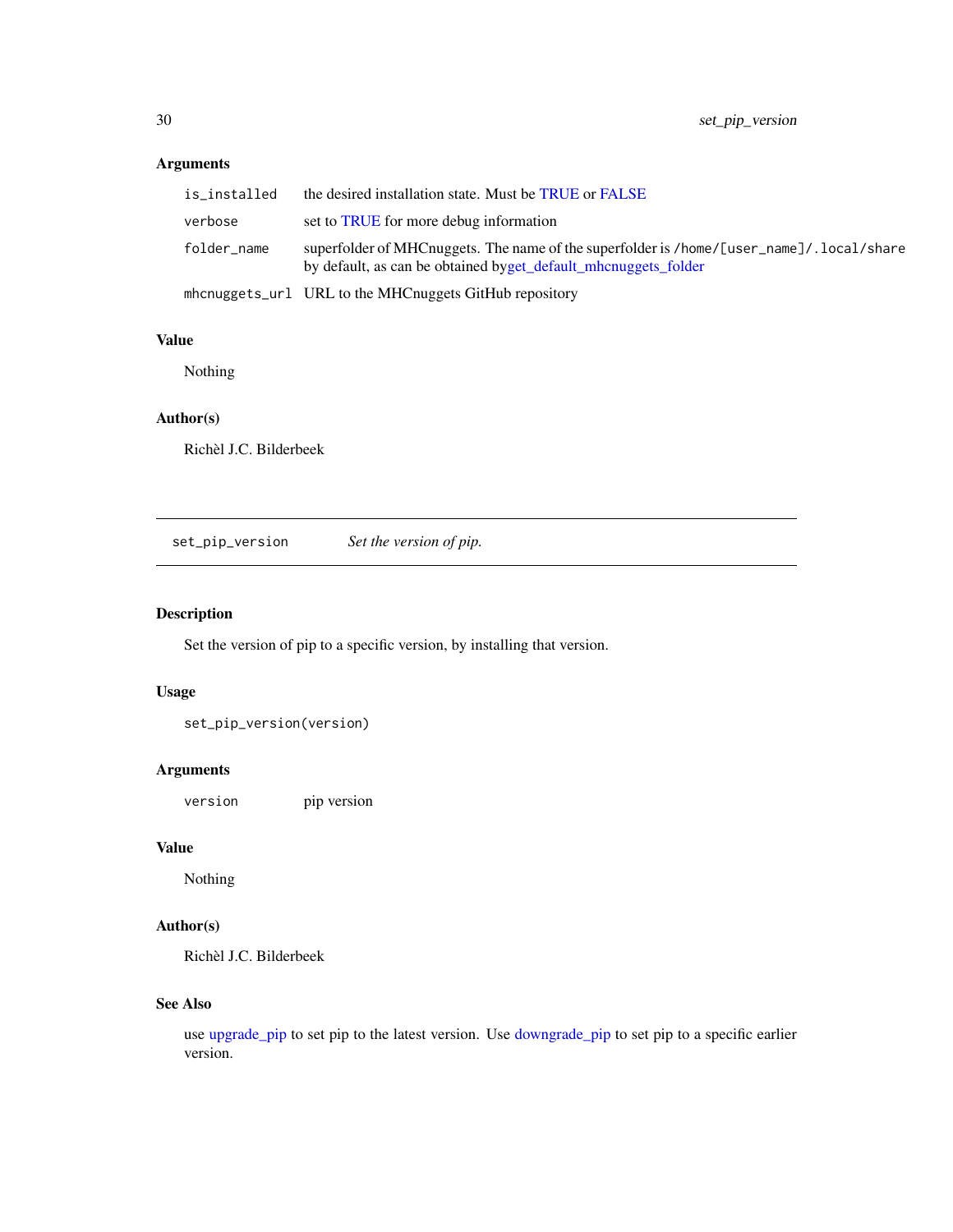## <span id="page-30-0"></span>to\_mhcnuggets\_name 31

## Examples

```
## Not run:
 if (is_pip_installed()) {
   set_pip_version("19.0")
  }
## End(Not run)
```
to\_mhcnuggets\_name *Convert a standard haplotype name to the MHCnuggets name*

## Description

Convert a standard haplotype name to the MHCnuggets name. Will [stop](#page-0-0) if this conversion fails.

#### Usage

```
to_mhcnuggets_name(mhc)
```
## Arguments

mhc the MHC haplotype name

## Value

the MHCnuggets name for the haplotype

## Author(s)

Richèl J.C. Bilderbeek

#### Examples

to\_mhcnuggets\_name("HLA-A\*01:01")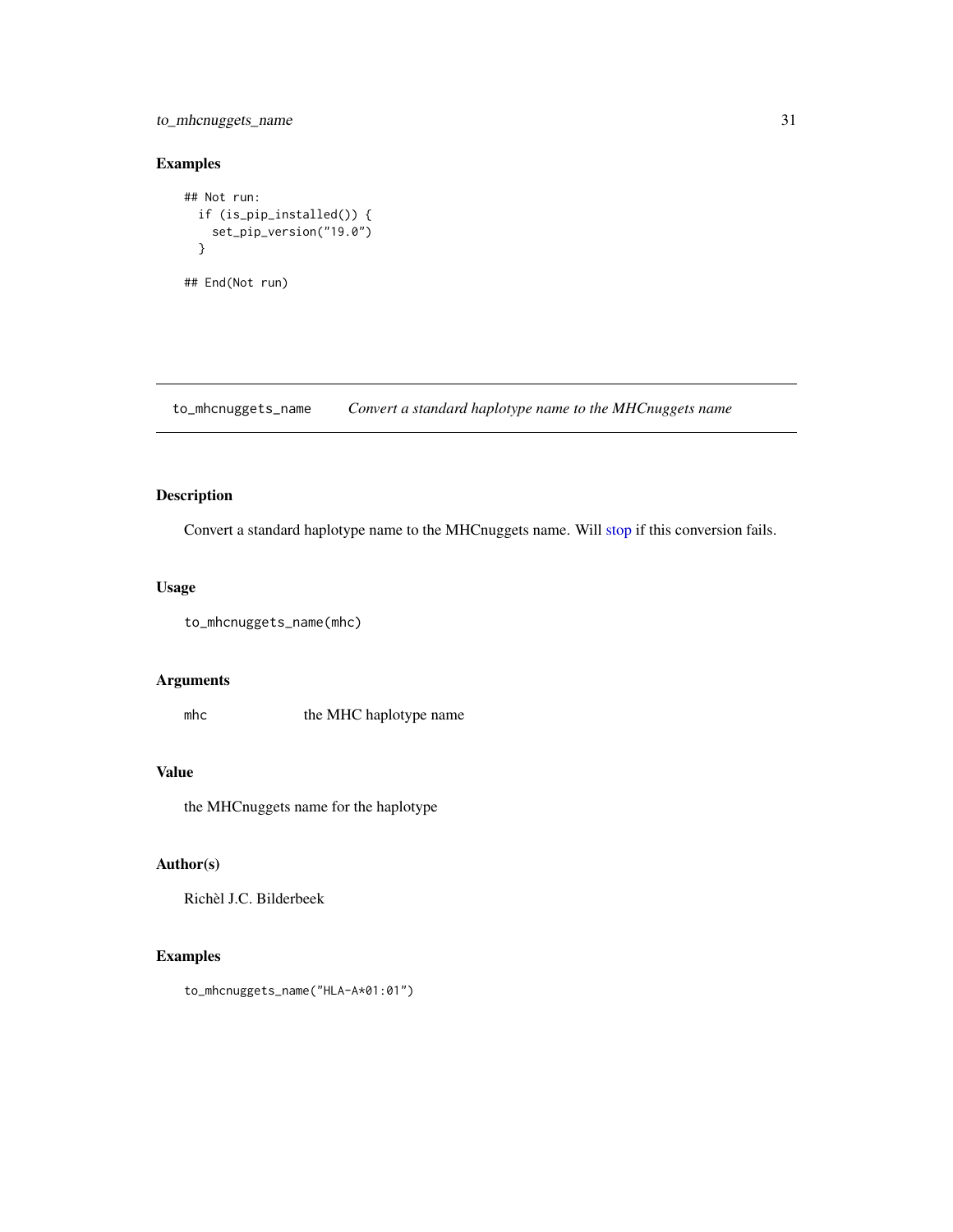<span id="page-31-0"></span>to\_mhcnuggets\_names *Convert one or more standard haplotype name to the MHCnuggets names*

#### Description

Convert one or more standard haplotype names to the MHCnuggets names. Will [stop](#page-0-0) if this conversion fails.

#### Usage

to\_mhcnuggets\_names(mhcs)

#### Arguments

mhcs the MHC haplotype names

#### Value

the MHCnuggets names for the haplotypes

#### Author(s)

Richèl J.C. Bilderbeek

#### Examples

to\_mhcnuggets\_names("HLA-A\*01:01")

uninstall\_mhcnuggets *Uninstall the MHCnuggets Python package.*

## Description

Uninstall the MHCnuggets Python package.

#### Usage

```
uninstall_mhcnuggets(
  folder_name = get_default_mhcnuggets_folder(),
  mhcnuggets_url = get_mhcnuggets_url()
\mathcal{E}
```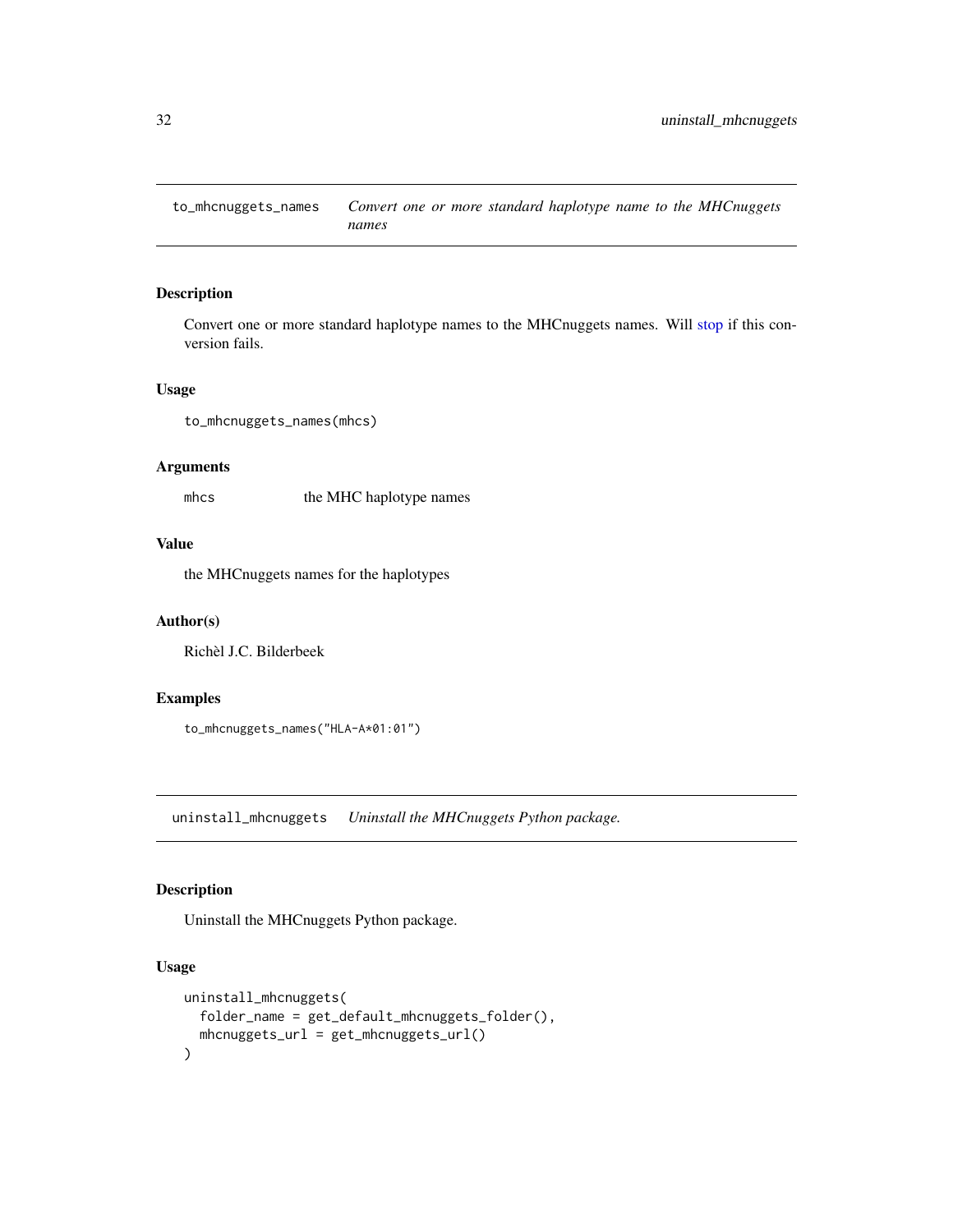## <span id="page-32-0"></span>uninstall\_pip 33

## Arguments

| folder name | superfolder of MHCnuggets. The name of the superfolder is /home/[user_name]/. local/share |
|-------------|-------------------------------------------------------------------------------------------|
|             | by default, as can be obtained byget_default_mhcnuggets_folder                            |
|             | mhcnuggets_url URL to the MHCnuggets GitHub repository                                    |

## Author(s)

Richèl J.C. Bilderbeek

uninstall\_pip *Install pip.*

## Description

Install pip.

## Usage

uninstall\_pip()

## Value

Nothing

## Author(s)

Richèl J.C. Bilderbeek

## Examples

```
## Not run:
  uninstall_pip()
```
## End(Not run)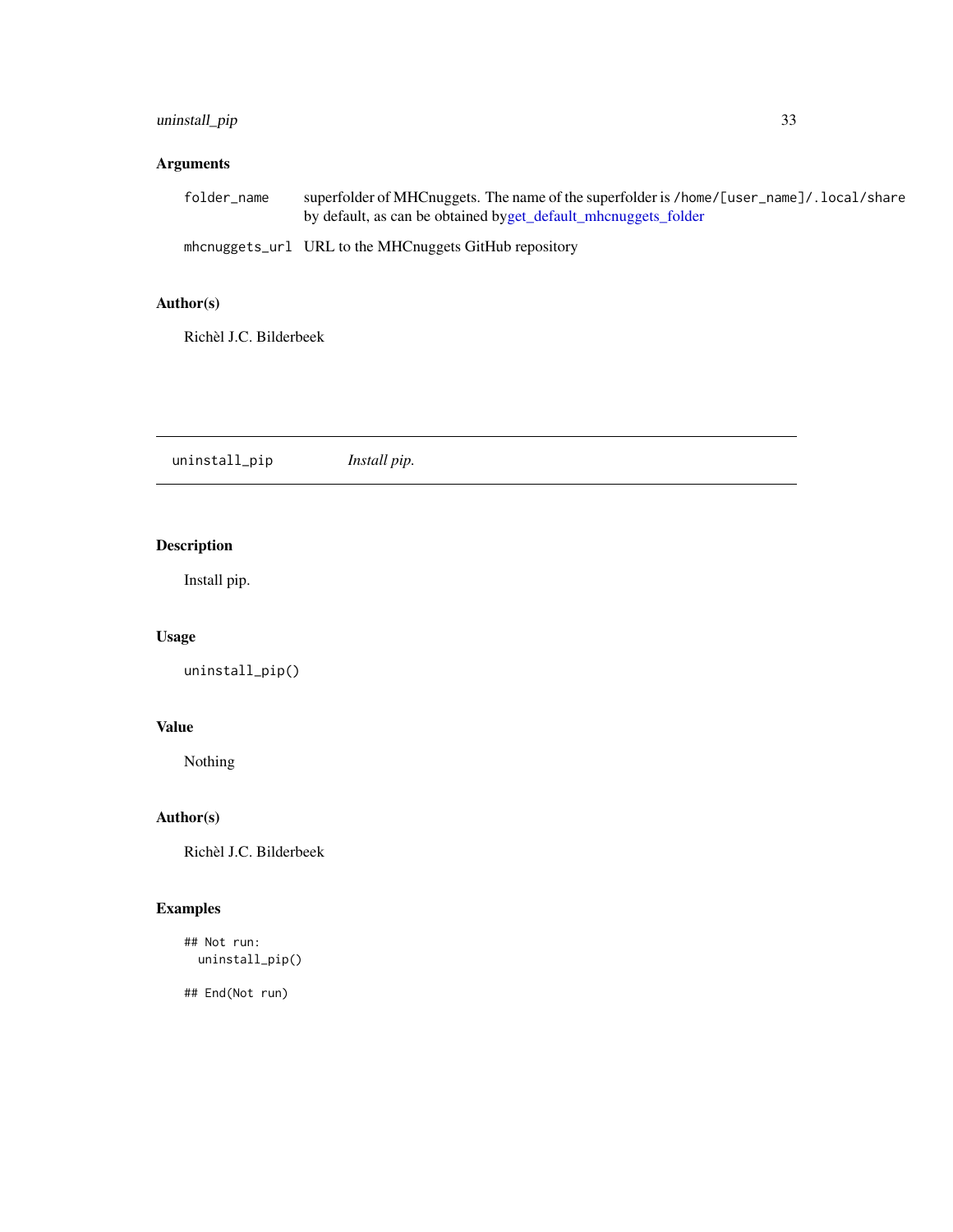<span id="page-33-1"></span><span id="page-33-0"></span>upgrade\_pip *Uograde pip.*

## Description

Uograde pip.

## Usage

upgrade\_pip()

## Value

Nothing

## Author(s)

Richèl J.C. Bilderbeek

## See Also

use [downgrade\\_pip](#page-9-1) to set pip to an earlier version. Use [set\\_pip\\_version](#page-29-1) to install a specific version of pip

## Examples

## Not run: install\_pip()

## End(Not run)